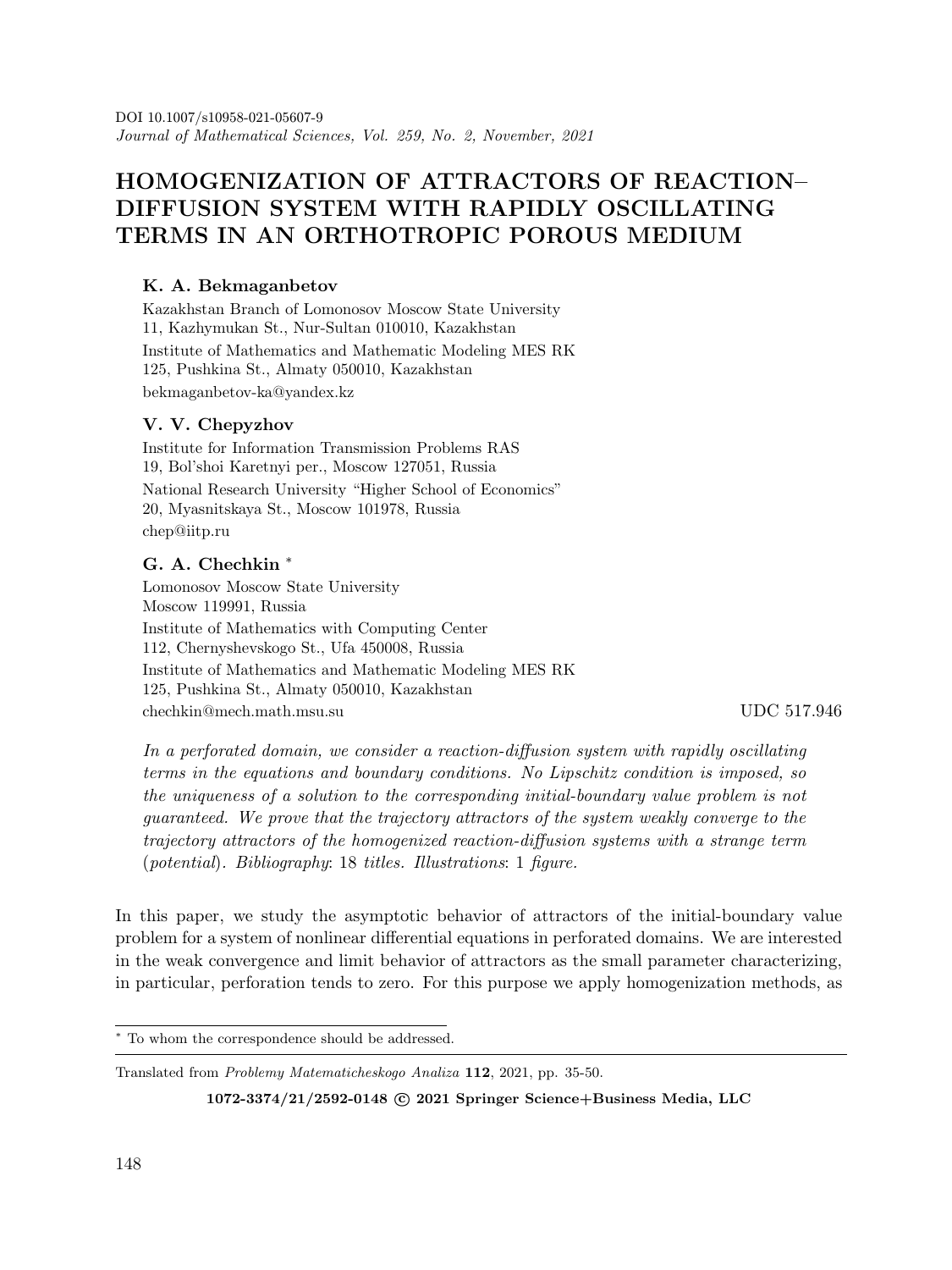well as fine methods for analyzing trajectories and global attractors.

The homogenization of attractors was studied by the authors in their recent works  $[1]-[3]$ , where the reader can also find an overview of the results, historical notes, and an extensive bibliography. In particular, the case of a periodic perforated domain and scalar evolution equations with dissipation was treated in [1] and [3].



Figure. Attractor. More images of attractors can be found on the website https://oir.mobi/631015-fraktalnye-attraktory.html

As known, attractors describe the behavior of solutions to dissipative nonlinear evolution equations as the time tends to infinity. Using attractors, it is also convenient to study the stability and instability of limit structures of the corresponding dynamical systems. Attractors extract the most important object; namely, the limit sets of trajectories characterizing the entire dynamics of the model governed by evolution equations. In this paper, we study the asymptotic behavior of trajectory and global attractors of the system of reaction–diffusion equations with rapidly oscillating terms in a perforated domain.

The theory of trajectory attractors for dissipative partial differential equations was developed in  $[4]-[6]$ . This approach is espessially useful in the study of the long-time behavior of solutions to evolution equations for which the uniqueness result for the corresponding original problems has not been proved yet (for example, the inhomogeneous three-dimensional system of Navier– Stokes equations) or fails (for example, the reaction–diffusion equation considered in this paper).

In the present paper, we prove that the trajectory attractor  $\mathfrak{A}_{\varepsilon}$  of the reaction–diffusion system in a perforated domain weakly converges to the trajectory attractor  $\overline{\mathfrak{A}}$  of the homogenized system in the corresponding function space as  $\varepsilon \to 0$ . Here, the parameter  $\varepsilon$  characterizes the cavity diameter, as well as the distance between cavities in the perforated medium.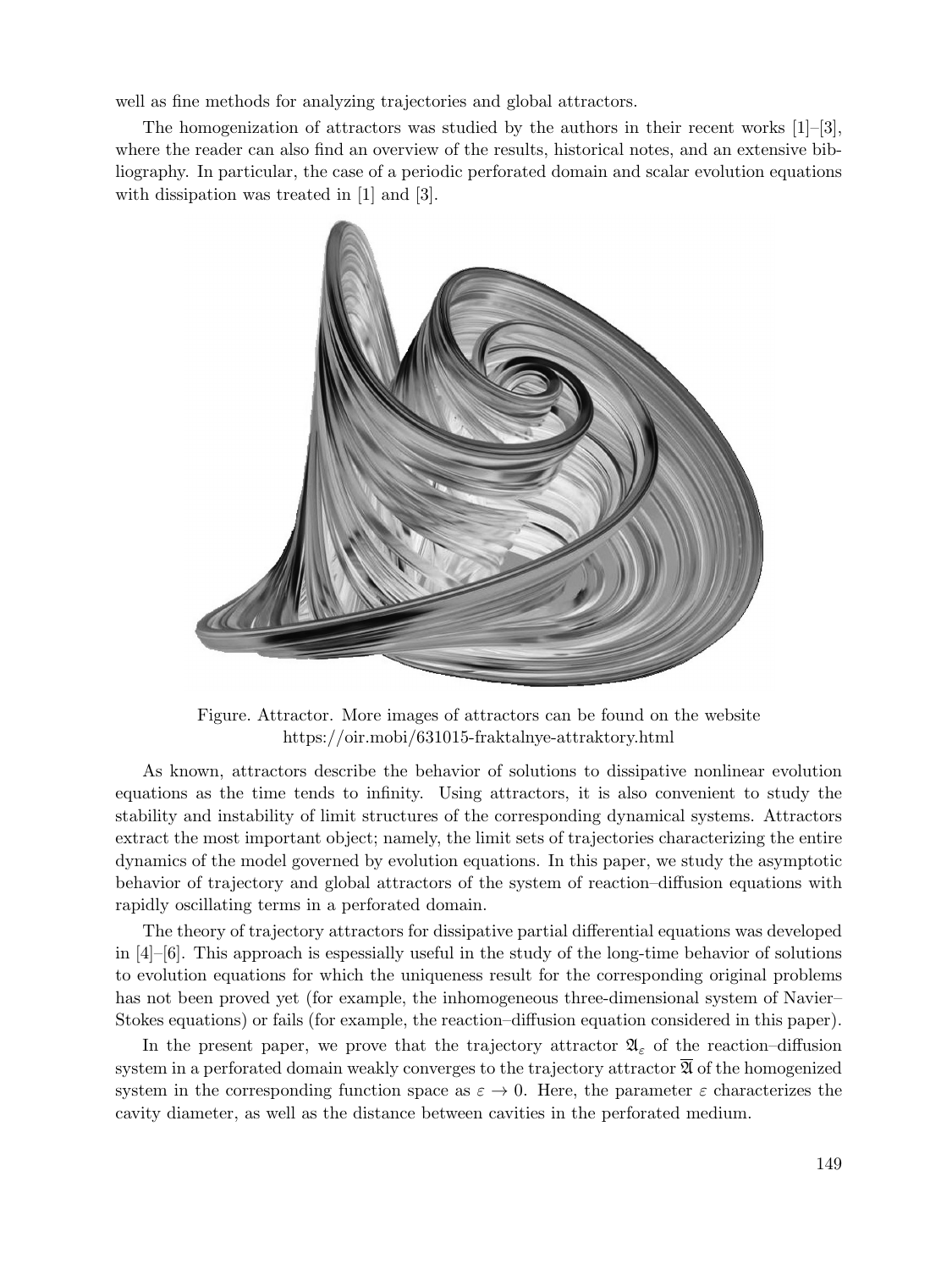The paper is organized as follows. In Section 1, we introduce the main notions and formulate the results on trajectory attractors of autonomous evolution equations. In Section 2, we describe the geometric structure of the perforated domain under consideration, formulate the problems, and introduce the necessary function spaces. Section 3 is devoted to the study of homogenization of attractors of autonomous reaction–diffusion systems with rapidly oscillating terms in a perforated domain. We also show how a strange term (potential) appears in the homogenized system.

### **1 Trajectory Attractors of Evolution Equations**

In this section, we describe a general scheme for constructing trajectory attractors of autonomous evolution equations. This scheme will be used in Section 2 to study trajectory attractors of the reaction–diffusion system with rapidly oscillating terms in a perforated domain and the corresponding homogenized equation.

We consider the abstract autonomous evolution equation

$$
\frac{\partial u}{\partial t} = A(u), \quad t \ge 0,
$$
\n(1.1)

where  $A(\cdot): E_1 \to E_0$  is a given nonlinear operator and  $E_1, E_0$  are Banach spaces such that  $E_1 \subseteq E_0$ . For example,  $A(u) = \lambda \Delta u - af(u) + g$  (cf. Section 2).

We study the solution  $u(s)$  to Equation (1.1) globally, as a function of the variable  $s \in \mathbb{R}_+$ . Here,  $s \equiv t$  denotes the time variable. The set of solutions to Equation (1.1) is called the *trajectory space*  $K^+$  of Equation (1.1). Let us describe the trajectory space  $K^+$  in detail.

First of all, we consider solutions  $u(s)$  to Equation (1.1) defined on a fixed time interval  $[t_1, t_2] \subset \mathbb{R}$ . We study solutions to Equation (1.1) in a Banach space  $\mathscr{F}_{t_1,t_2}$  depending on  $t_1$ and  $t_2$ . The space  $\mathscr{F}_{t_1,t_2}$  consists of functions  $f(s), s \in [t_1, t_2]$  such that  $f(s) \in E$  for almost all  $s \in [t_1, t_2]$ , where E is a Banach space. It is assumed that  $E_1 \subseteq E \subseteq E_0$ .

For example, for the space  $\mathscr{F}_{t_1,t_2}$  we can take  $C([t_1,t_2];E)$ ,  $L_p(t_1,t_2;E)$ ,  $p \in [1,\infty]$ , or the intersection of such spaces (cf. Section 2). We assume that  $\Pi_{t_1,t_2}\mathscr{F}_{\tau_1,\tau_2} \subseteq \mathscr{F}_{t_1,t_2}$  and

$$
\|\Pi_{t_1,t_2}f\|_{\mathscr{F}_{t_1,t_2}} \leqslant C(t_1,t_2,\tau_1,\tau_2)\|f\|_{\mathscr{F}_{\tau_1,\tau_2}} \quad \forall \ f \in \mathscr{F}_{\tau_1,\tau_2},\tag{1.2}
$$

where  $[t_1, t_2] \subseteq [\tau_1, \tau_2]$  and  $\Pi_{t_1, t_2}$  is the restriction operator on the segment  $[t_1, t_2]$ . The constant  $C(t_1, t_2, \tau_1, \tau_2)$  is independent of f. Usually, one considers the homogeneous case of spaces, where  $C(t_1, t_2, \tau_1, \tau_2) = C(t_2 - t_1, \tau_2 - \tau_1).$ 

Let  $S(h)$ ,  $h \in \mathbb{R}$ , denote the translation operator  $S(h)f(s) = f(h+s)$ . It is obvious that if the variable s of the function  $f(\cdot)$  lies in the segment  $[t_1, t_2]$ , then the variable s of the function  $S(h)f(\cdot)$  lies in the segment  $[t_1-h, t_2-h]$ , where  $h \in \mathbb{R}$ .

We assume that the mapping  $S(h)$  is an isomorphism from  $F_{t_1,t_2}$  to  $F_{t_1-h,t_2-h}$  and

$$
||S(h)f||_{\mathscr{F}_{t_1-h,t_2-h}} = ||f||_{\mathscr{F}_{t_1,t_2}} \quad \forall \ f \in \mathscr{F}_{t_1,t_2}.
$$
 (1.3)

This assumption is natural, for example, for homogeneous spaces.

We assume that  $f(s) \in \mathscr{F}_{t_1,t_2}$  implies  $A(f(s)) \in \mathscr{D}_{t_1,t_2}$ , where  $\mathscr{D}_{t_1,t_2}$  is a Banach space larger than  $\mathscr{F}_{t_1,t_2}$ ,  $\mathscr{F}_{t_1,t_2} \subseteq \mathscr{D}_{t_1,t_2}$ . The derivative  $\frac{\partial f(t)}{\partial t}$  is a distribution with the values in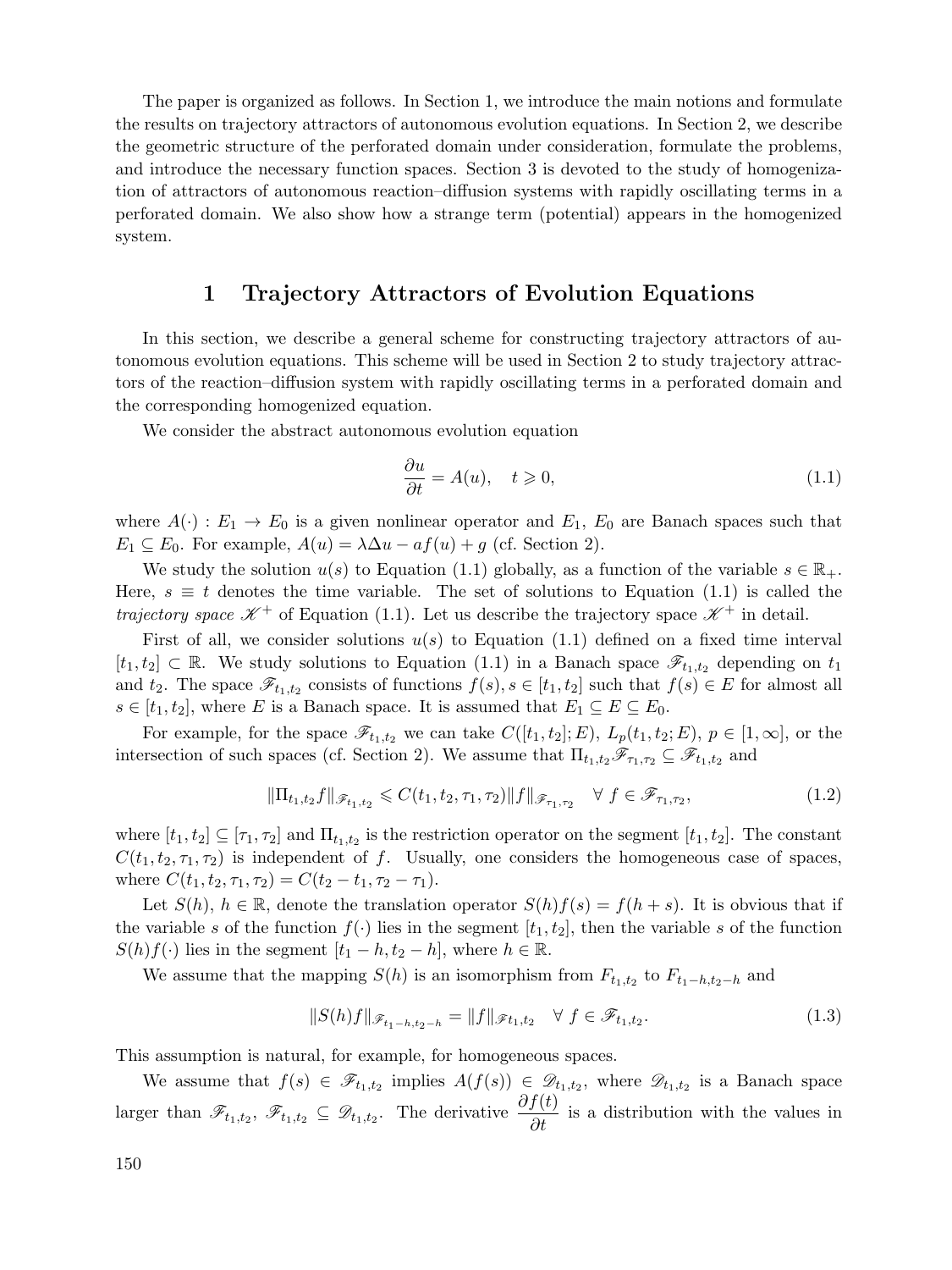$E_0, \frac{\partial f}{\partial t} \in D'((t_1, t_2); E_0)$ . We assume that  $\mathscr{D}_{t_1, t_2} \subseteq D'((t_1, t_2); E_0)$  for all  $(t_1, t_2) \subset \mathbb{R}$ . A function  $u(s) \in \mathscr{F}_{t_1,t_2}$  is called a *solution* to Equation (1.1) in the space  $\mathscr{F}_{t_1,t_2}$  (on the interval  $(t_1, t_2)$  if

$$
\frac{\partial u}{\partial t}(s) = A(u(s))
$$

in the sense of distributions  $D'((t_1, t_2); E_0)$ .

We also introduce the space

$$
\mathscr{F}_{+}^{\text{loc}} = \{ f(s), s \in \mathbb{R}_{+} \mid \Pi_{t_{1}, t_{2}} f(s) \in \mathscr{F}_{t_{1}, t_{2}} \quad \forall [t_{1}, t_{2}] \subset \mathbb{R}_{+} \}. \tag{1.4}
$$

For example,  $\mathscr{F}_+^{\text{loc}} = C(\mathbb{R}_+; E)$  if  $\mathscr{F}_{t_1,t_2} = C([t_1,t_2]; E)$  and  $\mathscr{F}_+^{\text{loc}} = L_p^{\text{loc}}(\mathbb{R}_+; E)$  if  $\mathscr{F}_{t_1,t_2} =$  $L_p(t_1, t_2; E).$ 

A function  $u(s) \in \mathscr{F}_+^{\text{loc}}$  is called a *solution* to Equation (1.1) in  $\mathscr{F}_+^{\text{loc}}$  if  $\Pi_{t_1,t_2}u(s) \in \mathscr{F}_{t_1,t_2}$ and  $\Pi_{t_1,t_2} u(s)$  is a solution to Equation (1.1) for any time segment  $[t_1,t_2] \subset \mathbb{R}_+$ .

We consider a set  $\mathscr{K}^+$  of (not necessarily all) solutions to Equation (1.1) in  $\mathscr{F}_+^{\text{loc}}$ . Elements of the set  $\mathcal{K}^+$  are called *trajectories*, and  $\mathcal{K}^+$  is the *trajectory space* of Equation (1.1).

We assume that the trajectory space  $\mathcal{K}^+$  is *translation invariant* in the following sense: if  $u(s) \in \mathcal{K}^+$ , then  $u(h+s) \in \mathcal{K}^+$  for any  $h \geqslant 0$ . This property is natural for solutions to autonomous equations in a homogeneous space.

We consider the translation operator  $S(h)$  in  $\mathscr{F}_{+}^{\text{loc}}$ :  $S(h)f(s) = f(s+h), h \geq 0$ . It is clear that the set of mappings  $\{S(h), h \geq 0\}$  forms a semigroup in  $\mathscr{F}_+^{\text{loc}}$ :  $S(h_1)S(h_2) = S(h_1 + h_2)$ for  $h_1, h_2 \geq 0$  and  $S(0) = I$  is the identity mapping. We replace the variable h with the time t. The semigroup  $\{S(t), t \geq 0\}$  is called the *translation semigroup*. By the above assumption, the translation semigroup maps the trajectory space  $\mathcal{K}^+$  onto itself:

$$
S(t)\mathscr{K}^+\subseteq \mathscr{K}^+\quad\forall\ t\geqslant 0. \tag{1.5}
$$

Further we study the attraction properties of the translation semigroup  $\{S(t)\}\$  acting on the trajectory space  $\mathscr{K}^+ \subset \mathscr{F}_+^{\text{loc}}$ . We introduce a topology in  $\mathscr{F}_+^{\text{loc}}$ .

Let  $\rho_{t_1,t_2}(\cdot,\cdot)$  be a metric defined on the space  $\mathscr{F}_{t_1,t_2}$  for all segments  $[t_1,t_2] \subset \mathbb{R}$ . As in (1.2) and (1.3), we assume that

$$
\rho_{t_1,t_2}(\Pi_{t_1,t_2}f,\Pi_{t_1,t_2}g) \leq D(t_1,t_2,\tau_1,\tau_2)\rho_{\tau_1,\tau_2}(f,g) \quad \forall \ f,g \in \mathscr{F}_{\tau_1,\tau_2}, \ [t_1,t_2] \subseteq [\tau_1,\tau_2],
$$
  

$$
\rho_{t_1-h,t_2-h}(S(h)f,S(h)g) = \rho_{t_1,t_2}(f,g) \quad \forall \ f,g \in \mathscr{F}_{t_1,t_2}, \ [t_1,t_2] \subset \mathbb{R}, \ h \in \mathbb{R}.
$$

(For homogeneous space we have  $D(t_1, t_2, \tau_1, \tau_2) = D(t_2 - t_1, \tau_2 - \tau_1)$ .)

We denote by  $\Theta_{t_1,t_2}$  the corresponding metric space on  $\mathscr{F}_{t_1,t_2}$ . For example,  $\rho_{t_1,t_2}$  can be the metric generated by the norm  $\|\cdot\|_{\mathscr{F}_{t_1,t_2}}$  in the Banach space  $\mathscr{F}_{t_1,t_2}$ . In applications, it can happen that the metric  $\rho_{t_1,t_2}$  generates a weaker topology in  $\Theta_{t_1,t_2}$  than the topology of strong convergence in the Banach space  $\mathscr{F}_{t_1,t_2}$ .

We denote by  $\Theta_+^{\text{loc}}$  the space  $\mathscr{F}_+^{\text{loc}}$  equipped with the topology of local convergence on  $\Theta_{t_1,t_2}$ for any  $[t_1, t_2] \subset \mathbb{R}_+$ . More exactly, by definition, a sequence of functions  $\{f_k(s)\} \subset \mathscr{F}_+^{\text{loc}}$ converges to a function  $f(s) \in \mathscr{F}_+^{\text{loc}}$  in  $\Theta_+^{\text{loc}}$  as  $k \to \infty$  if  $\rho_{t_1,t_2}(\Pi_{t_1,t_2}f_k, \Pi_{t_1,t_2}f) \to 0$  as  $k \to \infty$ for any segment  $[t_1, t_2] \subset \mathbb{R}_+$ . It is easy to prove that the topology in  $\Theta_+^{\text{loc}}$  is metrizable, for example, by using the Fréchet metric

$$
\rho_{+}(f_1, f_2) := \sum_{m \in \mathbb{N}} 2^{-m} \frac{\rho_{0,m}(f_1, f_2)}{1 + \rho_{0,m}(f_1, f_2)}.
$$
\n(1.6)

151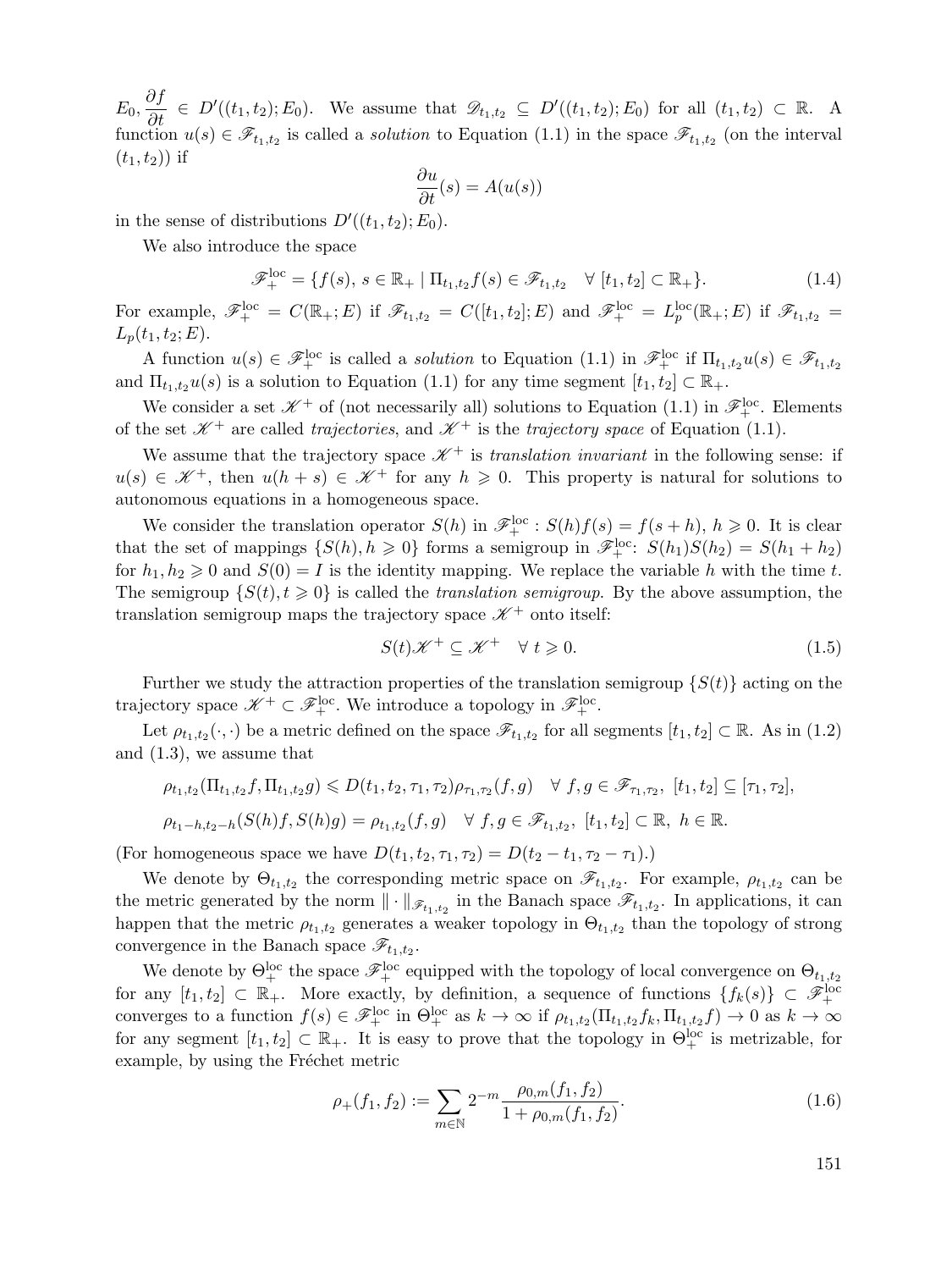If all metric spaces  $\Theta_{t_1,t_2}$  are complete, then it is obvious that the metric space  $\Theta_{+}^{\text{loc}}$  is also complete.

We note that the translation semigroup  $\{S(t)\}\$ is continuous in the topology of  $\Theta_{+}^{\text{loc}}$ , which directly follows from the definition of the topological space  $\Theta_+^{\text{loc}}$ .

We introduce the Banach space

$$
\mathscr{F}_{+}^{b} := \{ f(s) \in \mathscr{F}_{+}^{\text{loc}} \mid \| f \|_{\mathscr{F}_{+}^{b}} < +\infty \} \tag{1.7}
$$

equipped with the norm

$$
||f||_{\mathscr{F}_{+}^{b}} := \sup_{h \geq 0} ||\Pi_{0,1} f(h+s)||_{\mathscr{F}_{0,1}}.
$$
\n(1.8)

For example,  $\mathscr{F}_{+}^{b} = C^{b}(\mathbb{R}_{+}; E)$  with the norm  $||f||_{\mathscr{F}_{+}^{b}} = \sup_{h\geqslant 0} ||f(h)||_{E}$  if  $\mathscr{F}_{+}^{\text{loc}} = C(\mathbb{R}_{+}; E)$ and, if  $\mathscr{F}_+^{\text{loc}} = L_p^{\text{loc}}(\mathbb{R}_+; E)$ , then  $\mathscr{F}_+^b = L_p^b(\mathbb{R}_+; E)$  with the norm

$$
\|f\|_{\mathscr{F}^b_+}=\Bigg(\sup_{h\geqslant 0}\int\limits^{h+1}_h\|f(s)\|_E^pds\Bigg)^{1/p}.
$$

We note that  $\mathscr{F}_{+}^{b} \subseteq \Theta_{+}^{\text{loc}}$ . The Banach space  $\mathscr{F}_{+}^{b}$  is used to define bounded sets in the trajectory space  $\mathscr{K}^+$ . Constructing a trajectory attractor in  $\mathscr{K}^+$ , we do not consider the corresponding uniform convergence in the topology of the Banach space  $\mathscr{F}^b_+$ , but use the weaker topology of local convergence in  $\Theta^{\text{loc}}_+$ .

We assume that  $\mathscr{K}^+ \subseteq \mathscr{F}^b_+$ , i.e., any trajectory  $u(s) \in \mathscr{K}^+$  of Equation (1.1) has finite norm (1.8). We recall the definitions of an attracting set and a trajectory attractor of the translation semigroup  $\{S(t)\}\$ acting on  $\mathscr{K}^+$ .

**Definition 1.1.** A set  $\mathcal{P} \subseteq \Theta_{+}^{\text{loc}}$  is called an *attracting set* of the translation semigroup  $\{S(t)\}\$ acting on  $\mathscr{K}^+$  in the topology of the space  $\Theta^{\text{loc}}_+$  if for any bounded set  $\mathscr{B} \subseteq \mathscr{K}^+$  in  $\mathscr{F}^b_+$  the set  $\mathscr{P}$  attracts  $S(t)\mathscr{B}$  as  $t \to +\infty$  in the topology of the space  $\Theta^{loc}_+$ , i.e., for any  $\varepsilon$ -neighborhood  $O_{\varepsilon}(\mathscr{P})$  in  $\Theta_{+}^{\text{loc}}$  there exists  $t_1 \geq 0$  such that  $S(t)\mathscr{B} \subseteq O_{\varepsilon}(\mathscr{P})$  for any  $t \geq t_1$ .

The attraction property  $\mathscr P$  can be formulated in the following equivalent form: for any bounded set  $\mathscr{B} \subseteq \mathscr{K}^+$  in  $\mathscr{F}^b_+$  and  $M > 0$  we have  $dist_{\Theta_{0,M}}(\Pi_{0,M}S(t)\mathscr{B},\Pi_{0,M}\mathscr{P}) \to 0$  as  $t \to +\infty$ , where dist<sub>*M*</sub>(*X*, *Y*) := sup dist<sub>*M*</sub>(*x*, *Y*) = sup inf  $\rho_M(x, y)$  denotes the semidistance in the sense of Hausdorff between the sets  $X$  and  $Y$  in the metric space  $\mathscr{M}$ .

**Definition 1.2** (cf. [5]). A set  $\mathfrak{A} \subseteq \mathcal{K}^+$  is called a *trajectory attractor* of the translation semigroup  $\{S(t)\}\$  on  $\mathscr{K}^+$  in the topology of  $\Theta_{+}^{\text{loc}}$  if the following conditions are satisfied:

- (i)  $\mathfrak{A}$  is bounded in  $\mathscr{F}^b_+$  and compact in  $\Theta^{loc}_+$ ,
- (ii) A is strictly invariant under the action of the translation semigroup:  $S(t)\mathfrak{A} = \mathfrak{A}$  for all  $t \geqslant 0,$
- (iii)  $\mathfrak{A}$  is an attracting set of the translation semigroup  $\{S(t)\}\$ for  $\mathcal{K}^+$  in the topology  $\Theta_+^{\text{loc}},$ i.e., for any  $M > 0$  we have  $dist_{\Theta_{0,M}}(\Pi_{0,M}S(t)\mathscr{B},\Pi_{0,M}\mathfrak{A}) \to 0$  as  $t \to +\infty$ .

**Remark 1.1.** Following the terminology of  $[7]$ , we say that a trajectory attractor  $\mathfrak{A}$  is a *global*  $(\mathscr{F}_{+}^{b}, \Theta_{+}^{\text{loc}})$ -*attractor* of the translation semigroup  $\{S(t)\}\$ acting on  $\mathscr{K}^{+}$ , i.e.,  $\mathfrak{A}$  attracts  $S(t)\mathscr{B}$  as  $t \to +\infty$  in the topology of  $\Theta^{loc}_+$ , where  $\mathscr{B}$  is any bounded (in  $\mathscr{F}^b_+$ ) set in  $\mathscr{K}^+$ :  $dist_{\Theta_{+}^{\text{loc}}}(S(t)\mathscr{B}, \mathfrak{A}) \to 0 \text{ as } t \to +\infty.$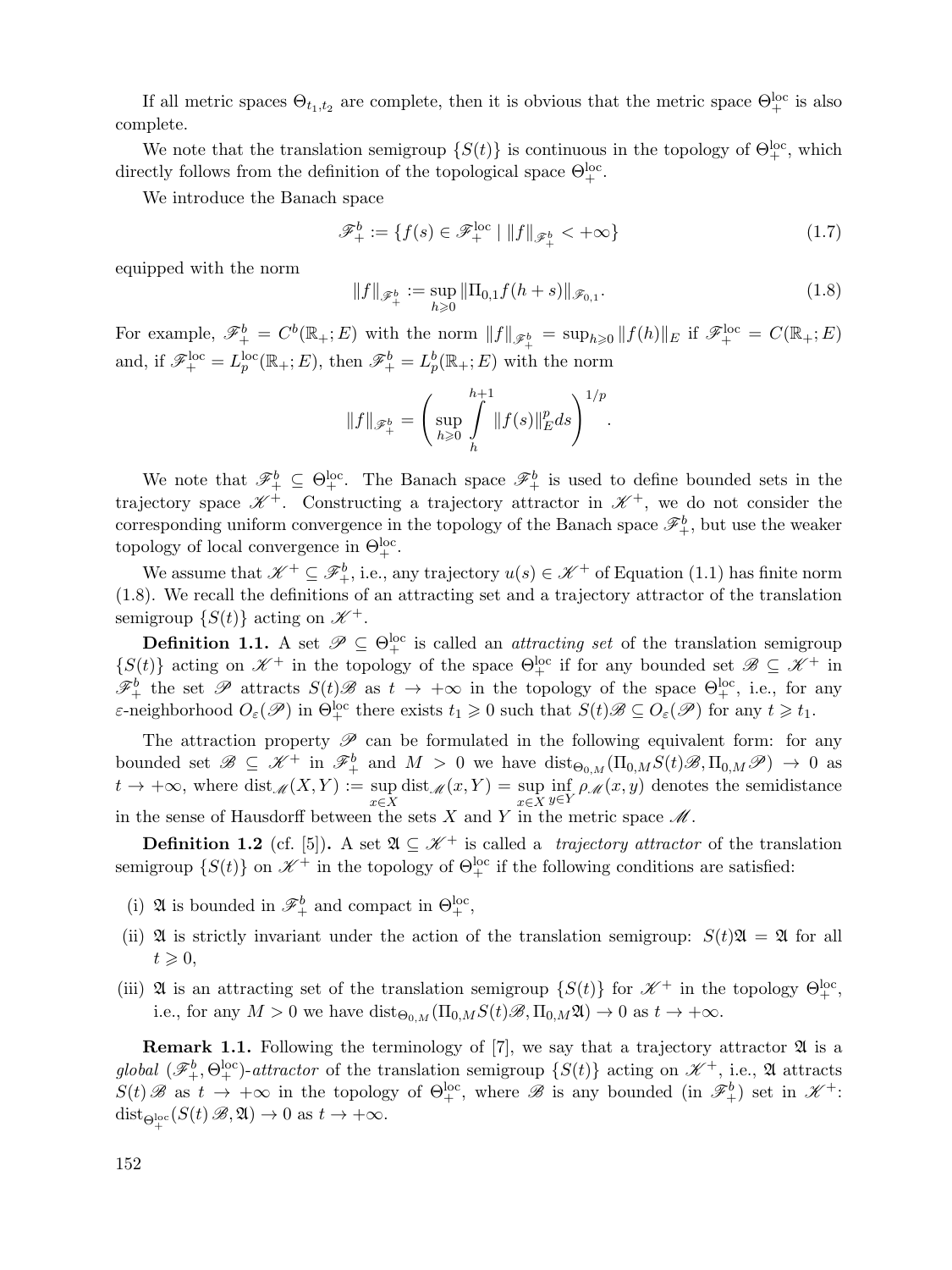We formulate the main results on the existence and structure of a trajectory attractor of Equation  $(1.1)$ .

**Theorem 1.1** (cf. [4, 5, 7]). Let the trajectory space  $\mathcal{K}^+$  corresponding to Equation (1.1) *be closed in*  $\mathscr{F}^b_+$ , and let (1.5) *hold.* We assume that the translation semigroup  $\{S(t)\}\$  has *an attracting set*  $\mathscr{P} \subseteq \mathscr{K}^+$  *that is bounded in*  $\mathscr{F}^b_+$  *and compact in*  $\Theta^{loc}_+$ *. Then the translation*  $semigroup \{S(t), t \geq 0\}$  acting on  $\mathcal{K}^+$  has a trajectory attractor  $\mathfrak{A} \subseteq \mathcal{P}$ . The set  $\mathfrak{A}$  is bounded *in*  $\mathscr{F}_{+}^{b}$  *and compact in*  $\Theta_{+}^{\text{loc}}$ *.* 

We describe the structure of the trajectory attractor  $\mathfrak A$  of Equation (1.1) in terms of complete trajectories of this equation. We consider Equation (1.1) on the whole time-axis

$$
\frac{\partial u}{\partial t} = A(u), \quad t \in \mathbb{R}.\tag{1.9}
$$

We have already defined the trajectory space  $\mathscr{K}^+$  of Equation (1.9) on  $\mathbb{R}_+$ . Now, we expand the definition to the whole axis R. If a function  $f(s), s \in \mathbb{R}$ , is given on the whole time-axis, then the translations  $S(h)f(s) = f(s+h)$  are also defined for negative h. A function  $u(s), s \in \mathbb{R}$ , is called a *complete trajectory* of Equation (1.9) if  $\Pi_+u(s+h) \in \mathcal{K}^+$  for any  $h \in \mathbb{R}$ . Here,  $\Pi_+ = \Pi_{0,\infty}$  denotes the restriction operator on the half-axis  $\mathbb{R}_+$ .

We introduced the spaces  $\mathscr{F}_+^{\text{loc}}, \mathscr{F}_+^b$ , and  $\Theta_+^{\text{loc}}$ . In a similar way, we can define the spaces  $\mathscr{F}^{\text{loc}}$ ,  $\mathscr{F}^b$ , and  $\Theta^{\text{loc}}$ :

$$
\mathscr{F}^{\text{loc}} := \{ f(s), s \in \mathbb{R} \mid \Pi_{t_1, t_2} f(s) \in \mathscr{F}_{t_1, t_2} \ \forall \ [t_1, t_2] \subseteq \mathbb{R} \},
$$
  

$$
\mathscr{F}^b := \{ f(s) \in \mathscr{F}^{\text{loc}} \mid ||f||_{\mathscr{F}^b} < +\infty \},
$$

where

$$
||f||_{\mathscr{F}^b} := \sup_{h \in \mathbb{R}} ||\Pi_{0,1} f(h+s)||_{\mathscr{F}_{0,1}}.
$$
\n(1.10)

The topological space  $\Theta^{\text{loc}}$  coincides (as a set) with  $\mathscr{F}^{\text{loc}}$ , and, by definition,  $f_k(s) \to f(s)$  in  $\Theta^{\text{loc}}$  as  $k \to \infty$  if  $\Pi_{t_1,t_2} f_k(s) \to \Pi_{t_1,t_2} f(s)$  in  $\Theta_{t_1,t_2}$  as  $k \to \infty$  for any  $[t_1,t_2] \subseteq \mathbb{R}$ . It is clear that  $\Theta^{\rm loc}$ , as well as  $\Theta^{\rm loc}_+$ , is a metric space.

**Definition 1.3.** The *kernel*  $K$  of Equation (1.9) in the space  $\mathscr{F}^b$  is the union of all complete trajectories  $u(s)$ ,  $s \in \mathbb{R}$ , of Equation (1.9) that are bounded in  $\mathscr{F}^b$  in the norm (1.10):

$$
\|\Pi_{0,1}u(h+s)\|_{\mathscr{F}_{0,1}}\leqslant C_u\quad\forall\;h\in\mathbb{R}.
$$

**Theorem 1.2.** Let the assumptions of Theorem 1.1 hold. Then  $\mathfrak{A} = \Pi_+ \mathscr{K}$ . The set  $\mathscr{K}$  is *compact in*  $\Theta^{\text{loc}}$  *and bounded in*  $\tilde{\mathscr{F}}^b$ *.* 

The complete proof of Theorem 1.2 can be found in [4, 5].

To prove that some ball in  $\mathscr{F}^b_+$  is compact in  $\Theta^{loc}_+$ , we use the following assertion. Let  $E_0$ and  $E_1$  be Banach spaces such that  $E_1 \subset E_0$ . We consider the Banach spaces

$$
W_{p_1,p_0}(0,M;E_1,E_0) = \{ \psi(s), s \in 0, M \mid \psi(\cdot) \in L_{p_1}(0,M;E_1), \ \psi'(\cdot) \in L_{p_0}(0,M;E_0) \},
$$
  

$$
W_{\infty,p_0}(0,M;E_1,E_0) = \{ \psi(s), s \in 0, M \mid \psi(\cdot) \in L_{\infty}(0,M;E_1), \ \psi'(\cdot) \in L_{p_0}(0,M;E_0) \},
$$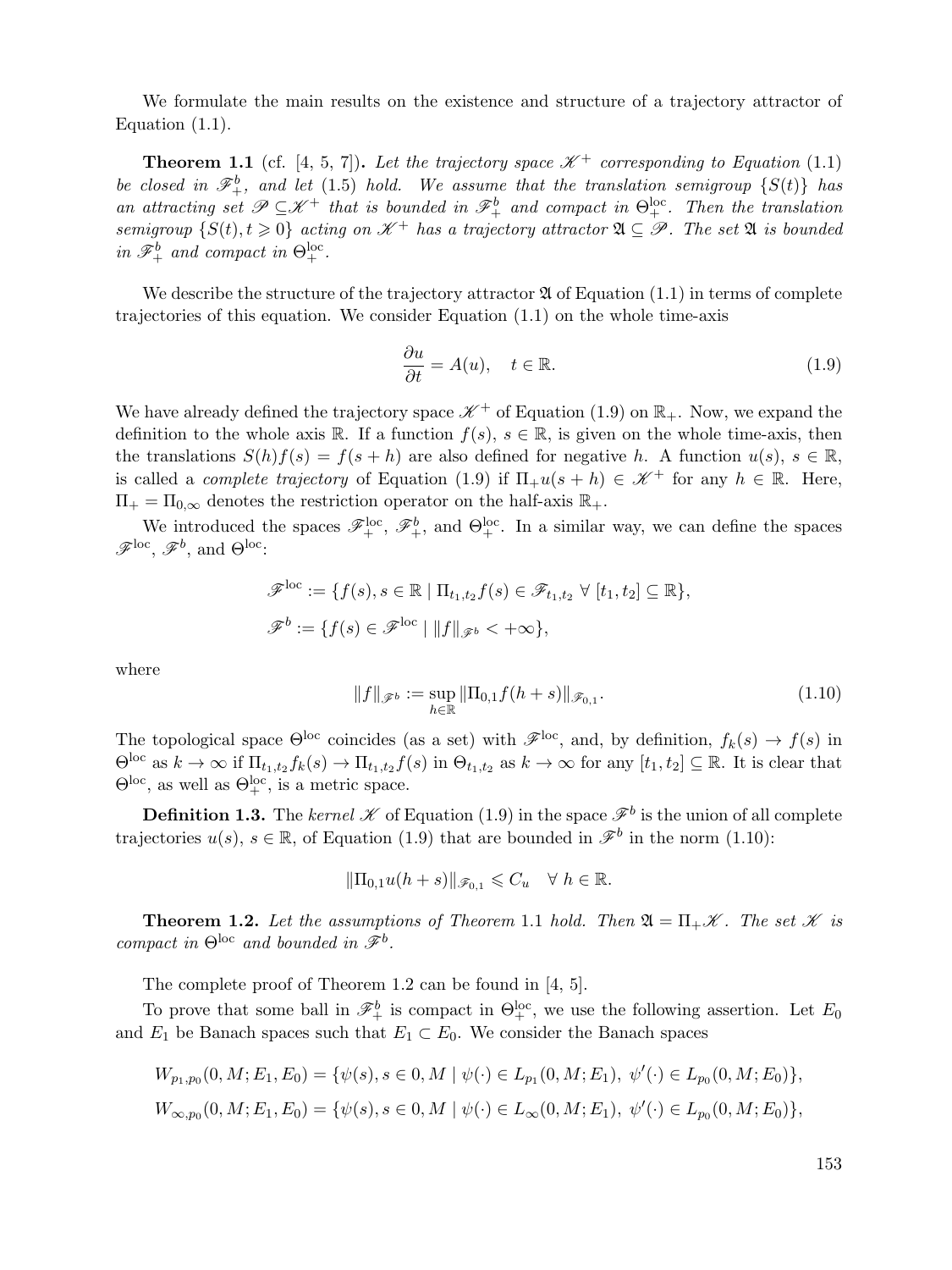where  $p_1 \geqslant 1$  and  $p_0 > 1$ , with the norms

$$
\|\psi\|_{W_{p_1,p_0}} := \left(\int\limits_0^M \|\psi(s)\|_{E_1}^{p_1} ds\right)^{1/p_1} + \left(\int\limits_0^M \|\psi'(s)\|_{E_0}^{p_0} ds\right)^{1/p_0},
$$
  

$$
\|\psi\|_{W_{\infty,p_0}} := \text{ess}\sup\{\|\psi(s)\|_{E_1} \mid s \in [0,M]\} + \left(\int\limits_0^M \|\psi'(s)\|_{E_0}^{p_0} ds\right)^{1/p_0}.
$$

**Lemma 1.1** (cf. [8]). Let  $E_1 \n\t\in E \subset E_0$ . Then the following embeddings are compact:

$$
W_{p_1,p_0}(0,T;E_1,E_0) \in L_{p_1}(0,T;E),\tag{1.11}
$$

$$
W_{\infty, p_0}(0, T; E_1, E_0) \in C([0, T]; E). \tag{1.12}
$$

In Section 2, we study the systems of reaction–diffusion equations and their trajectory attractors depending on the small parameter  $\varepsilon > 0$ .

**Definition 1.4.** We say that trajectory attractors  $\mathfrak{A}_{\varepsilon}$  *converge* to a trajectory attractor  $\mathfrak{A}$ in the topological space  $\Theta^{\text{loc}}_+$  as  $\varepsilon \to 0$  if for any neighborhood  $\mathscr{O}(2\mathfrak{l})$  in  $\Theta^{\text{loc}}_+$  there is  $\varepsilon_1 \geqslant 0$  such that  $\mathfrak{A}_{\varepsilon} \subseteq \mathscr{O}(\overline{\mathfrak{A}})$  for any  $\varepsilon < \varepsilon_1$ , i.e., for any  $M > 0$  we have  $\mathrm{dist}_{\Theta_{0,M}}(\Pi_{0,M}\mathfrak{A}_{\varepsilon},\Pi_{0,M}\overline{\mathfrak{A}}) \to 0$  as  $\varepsilon \to 0$ .

#### **2 Notation and Statement of the Problem**

Let  $\Omega$  be a bounded domain in  $\mathbb{R}^n$ ,  $n \geq 3$ , containing the origin with piecewise-smooth boundary  $\partial\Omega$ , and let  $G_0$  be a domain in  $Y = (-1/2, 1/2)^n$  such that  $\overline{G}_0$  is a compact set diffeomorphic to a ball. We assume that  $\delta > 0$  and M is a set. We denote  $\delta M = \{x : \delta^{-1}x \in M\}.$ We assume that  $\varepsilon > 0$  is small enough so that  $\varepsilon^{n/(n-2)}G_0 \subset \varepsilon Y$ . For  $j \in \mathbb{Z}^n$  we define  $P_{\varepsilon}^j = \varepsilon j$ ,  $Y_{\varepsilon}^{j} = P_{\varepsilon}^{j} + \varepsilon Y, G_{\varepsilon}^{j} = P_{\varepsilon}^{j} + \varepsilon^{n/(n-2)} G_{0}.$  We consider the domain  $\widetilde{\Omega}_{\varepsilon} = \{x \in \Omega : \rho(x, \partial \Omega) > \sqrt{n} \varepsilon\}$ and the set of admissible indices  $\Upsilon_{\varepsilon} = \{j \in \mathbb{Z}^n : G_{\varepsilon}^j \cap \widetilde{\Omega}_{\varepsilon} \neq \varnothing\}$ . We note that  $|\Upsilon_{\varepsilon}| \cong d\varepsilon^{-n}$ , where  $d > 0$  is a constant. We consider the domain  $\Omega_{\varepsilon} = \Omega \setminus G_{\varepsilon}$  where  $G_{\varepsilon} = \bigcup_{\varepsilon \in \mathbb{R}^n} \Omega_{\varepsilon}$  $j$ ∈Υε  $G_{\varepsilon}^{j}$ . We set

 $Q_{\varepsilon} = \Omega_{\varepsilon} \times (0, +\infty)$  and  $Q = \Omega \times (0, +\infty)$ .

We study the asymptotic behavior of trajectory attractors of the initial-boundary value problem

$$
\frac{\partial u_{\varepsilon}}{\partial t} = \lambda \Delta u_{\varepsilon} - a\left(x, \frac{x}{\varepsilon}\right) f(u_{\varepsilon}) + g\left(x, \frac{x}{\varepsilon}\right), \quad x \in \Omega_{\varepsilon},
$$
\n
$$
\frac{\partial u_{\varepsilon}}{\partial \nu} + \varepsilon^{n/(2-n)} B_{\varepsilon}^{j}(x) u_{\varepsilon} = 0, \quad x \in \partial G_{\varepsilon}^{j}, \quad j \in \Upsilon_{\varepsilon}, \quad t \in (0, +\infty),
$$
\n
$$
u_{\varepsilon} = 0, \quad x \in \partial \Omega,
$$
\n
$$
u_{\varepsilon} = U(x), \quad x \in \Omega_{\varepsilon}, \quad t = 0;
$$
\n(2.1)

here,  $u = (u^1, \ldots, u^N)^\top$ ,  $f = (f^1, \ldots, f^N)^\top$ ,  $g = (g^1, \ldots, g^N)^\top$ , and  $\lambda$  is an  $N \times N$ -matrix with constant entries and positive symmetric part  $\frac{1}{2}(\lambda + \lambda^{\top}) \geq \beta I$ , where  $\beta > 0$ ,  $I$  is the identity matrix of order N,  $\nu$  is the outward normal vector to the boundary,  $a(x, y) \in C(\overline{\Omega} \times \mathbb{R}^n)$  is such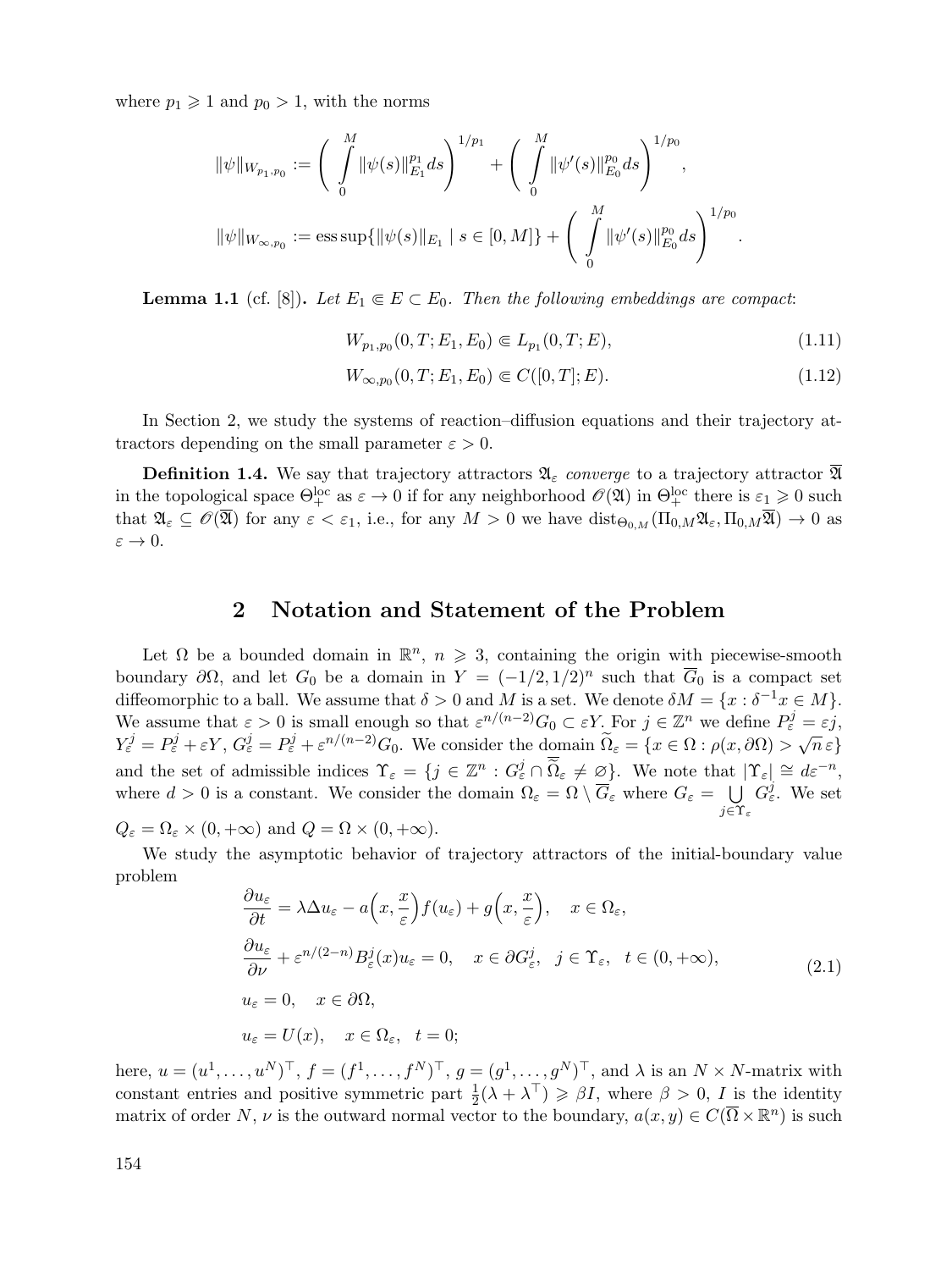that  $0 < a_0 \leq a(x, y) \leq A_0$  with some constants  $a_0$ ,  $A_0$ , and  $a_\varepsilon(x) = a(x, x/\varepsilon)$  has the mean  $\overline{a}(x)$  in the space  $L_{\infty, *w}(\Omega)$  as  $\varepsilon \to 0+$ , i.e.,

$$
\int_{\Omega} a\left(x, \frac{x}{\varepsilon}\right) \varphi(x) dx \to \int_{\Omega} \overline{a}(x) \varphi(x) dx \quad \forall \varphi \in L_1(\Omega), \quad \varepsilon \to 0+.
$$
\n(2.2)

For the vector-valued function  $g(x, y)$  we assume that for any  $\varepsilon > 0$  the functions  $g_{\varepsilon}^i(x) =$  $g^{i}(x, x/\varepsilon)$  belong to  $H^{-1}(\Omega)$  and have the means  $\overline{g}^{i}(x)$  in  $V' = H^{-1}(\Omega)$  as  $\varepsilon \to 0+$ , i.e.,

$$
g^i\Big(x,\frac{x}{\varepsilon}\Big) \rightharpoonup \overline{g}^i(x) \quad \text{weakly in } V, \quad \varepsilon \to 0+,
$$

or

$$
\int_{\Omega} g^i\left(x, \frac{x}{\varepsilon}\right) \varphi(x) dx \to \int_{\Omega} \overline{g}^i(x) \varphi(x) dx \quad \forall \varphi \in V = H_0^1(\Omega), \quad i = 1, \dots, N, \quad \varepsilon \to 0+. \tag{2.3}
$$

The matrix  $B_{\varepsilon}^{j}(x)$  in the boundary condition in (2.1) is diagonal with bounded entries

$$
b^{11}\Big(x,\frac{x-P_{\varepsilon}^j}{\varepsilon^{n/(n-2)}}\Big),\ldots,b^{NN}\Big(x,\frac{x-P_{\varepsilon}^j}{\varepsilon^{n/(n-2)}}\Big),\quad j\in\Upsilon_{\varepsilon},
$$

where  $b^{kk}(x, y) \in C(\Omega \times \mathbb{R}^n)$  is a 1-periodic function of y such that

$$
0 < b_0 \leqslant b^{kk}(x, y) \leqslant B_0 \tag{2.4}
$$

with constants  $b_0$ ,  $B_0$  for all  $k = 1, \ldots, N$ . We set  $\overline{B}(x, y) := (b^{11}(x, y), \ldots, b^{NN}(x, y))^\top$  and denote by  $B(x, y)$  the diagonal matrix with entries  $b^{11}(x, y), \ldots, b^{NN}(x, y)$ .

Let a vector-valued function  $f(v) \in C(\mathbb{R}^N;\mathbb{R}^N)$  satisfy the inequalities

$$
\sum_{i=1}^{N} |f^{i}(v)|^{p_{i}/(p_{i}-1)} \leq C_{0} \left( \sum_{i=1}^{N} |v^{i}|^{p_{i}} + 1 \right), \qquad (2.5)
$$

$$
\sum_{i=1}^{N} \gamma_i |v^i|^{p_i} - C \leqslant \sum_{i=1}^{N} f^i(v)v^i \quad \forall \ v \in \mathbb{R}^N,
$$
\n(2.6)

where  $\gamma_i > 0$  for all  $i = 1, ..., N$ . For the sake of definiteness we assume that  $p_N \geqslant p_{N-1} \geqslant ... \geqslant$  $p_1 \geq 2$ . The inequality (2.5) is connected with the fact that the functions  $f^i(u)$  in the actual reaction–diffusion equations are polynomials, possibly, of different degrees. The inequality (2.6) is called the *condition of dissipativity* for the problem (2.1). In the simple case  $p_i \equiv p$  for all  $i = 1, \ldots, N$ , the conditions (2.5) and (2.6) are reduced to the inequalities

$$
|f(v)| \leq C_0(|v|^{p-1} + 1), \quad \gamma |v|^p - C \leq f(v)v \quad \forall \ v \in \mathbb{R}^N. \tag{2.7}
$$

We emphasize that no Lipschitz condition on  $f(v)$  with respect to v is assumed.

**Remark 2.1.** The methods we propose can be used to study systems with nonlinear terms of the form

$$
\sum_{j=1}^{m} a_j\left(x, \frac{x}{\varepsilon}\right) f_j(u),
$$

where the matrices  $a_j$  can be homogenized and  $f_j(u)$  are vector-valued polynomials in u satisfying conditions of the form  $(2.5)$  and  $(2.6)$ . For the sake of brevity we consider only the case  $m = 1$ and  $a_1(x, x/\varepsilon) = a(x, x/\varepsilon)I$ , where I is the identity matrix.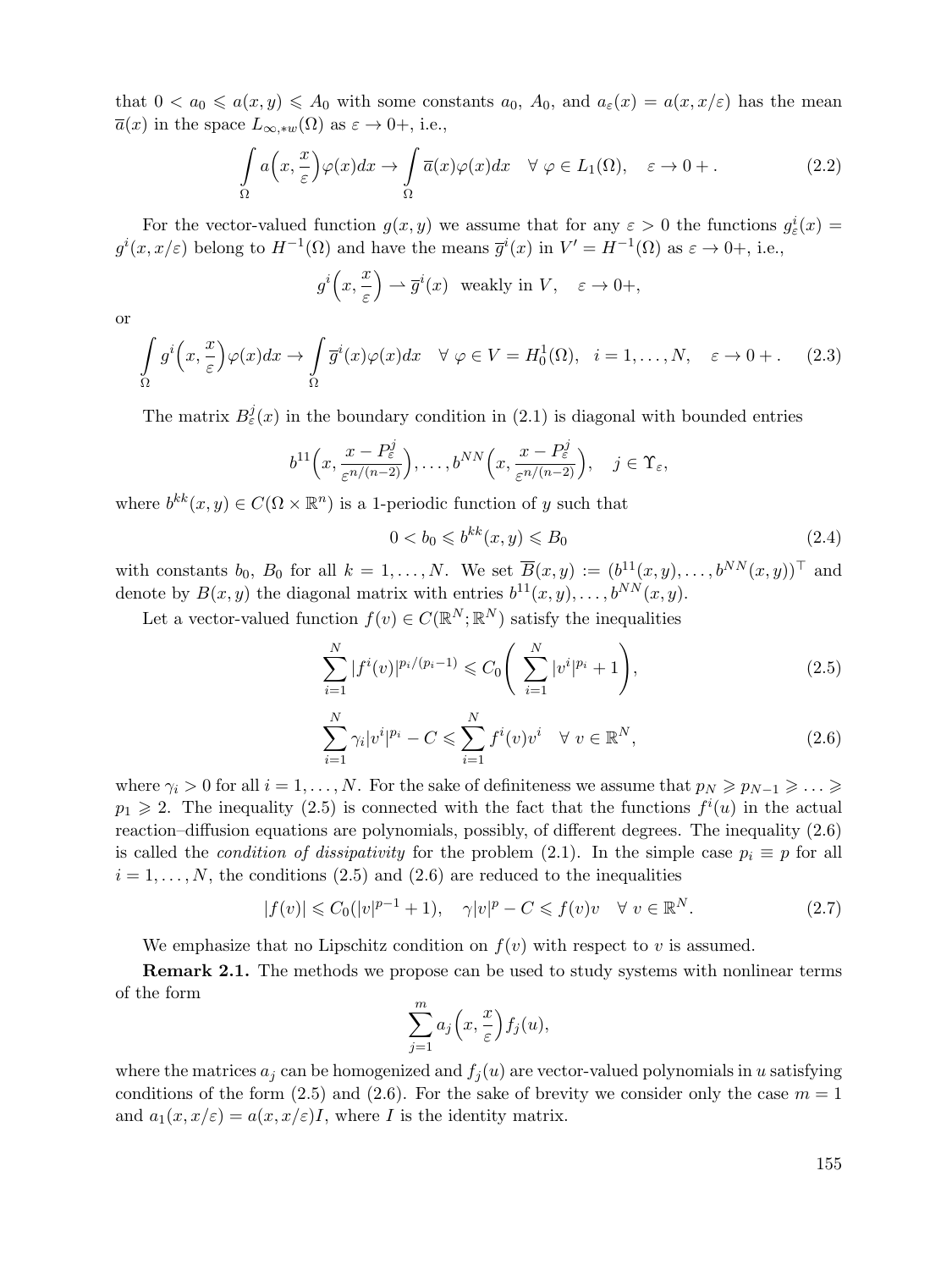We consider some examples of functions satisfying the limit conditions (2.2) and (2.3) and refer the reader to [9] for justification.

**Example 2.1.** Let  $a(x, y) \in C(\overline{\Omega} \times \mathbb{R}^n)$  be periodic in each variable  $y_k$ ,  $k = 1, \ldots, n$ , with period 1. Then it is obvious that (2.2) holds for  $a(x, x/\varepsilon)$ ; moreover,

$$
\overline{a}(x) = \int_{\mathbb{T}^n} a(x, y) dy,
$$

where  $\mathbb{T}^n = \mathbb{R}^n \pmod{1}$  is an *n*-dimensional torus.

Let a vector-valued function  $g(x, y) \in C(\mathbb{R}^n; H^{-1}(\Omega))$  be 1-periodic in each variable  $y_k$ ,  $k = 1, \ldots, n$ , with the values in  $H^{-1}(\Omega)$ . The property  $(2.3)$  is valid for  $g(x, x/\varepsilon)$  with the mean

$$
\overline{g}(x) = \int_{\mathbb{T}^n} g(x, y) dy.
$$

**Example 2.2.** Let functions  $a(x, y)$  and  $g(x, y)$  be quasiperiodic in the corresponding spaces. Hence, for example, for  $a(x, y)$  there exists a continuous function

$$
A(x, \omega_{11}, \ldots, \omega_{1k_1}, \ldots, \omega_{n1}, \ldots, \omega_{nk_n}) \in C(\overline{\Omega} \times \mathbb{T}^{k_1} \times \ldots \times \mathbb{T}^{k_n})
$$

that is 1-periodic in each variable  $\omega_{ij}$  and such that

$$
a(x, y_1, \ldots, y_n) = A(x, \alpha_{11}y_1, \ldots, \alpha_{1k_1}y_1, \ldots, \alpha_{n1}y_n, \ldots, \alpha_{nk_n}y_n) \quad \forall y \in \mathbb{R}^n, \qquad (2.8)
$$

where  $\{\alpha_{ij}\}_{j=1,\dots,k_i}^{i=1,\dots,n}$  are rationally independent real numbers. Similar formulas hold for components of the vector-valued function  $g(x, y)$ .

The mean function  $\overline{a}(x)$  is obtained by homogenization of  $A(x, \cdot)$  over all tori  $\mathbb{T}^{k_1} \times \ldots \times \mathbb{T}^{k_n}$ :

$$
\overline{a}(x) = \int_{\mathbb{T}^{k_1}} \cdots \int_{\mathbb{T}^{k_n}} A(x, \overline{\omega}_1, \dots, \overline{\omega}_n) d\overline{\omega}_1 \cdots d\overline{\omega}_n.
$$
\n(2.9)

Since the set  $\overline{\Omega} \times \mathbb{T}^{k_1} \times \ldots \times \mathbb{T}^{k_n}$  is compact,  $a(x, y)$  is uniformly continuous with respect to  $x$  :

$$
|a(x_1, y) - a(x_2, y)| \leq \alpha(|x_1 - x_2|) \quad \forall \ x_1, x_2 \in \overline{\Omega}, \quad \forall \ y \in \mathbb{R}^n,
$$
\n
$$
(2.10)
$$

where  $\alpha(s) \to 0$  as  $s \to 0^+$  and  $\alpha(s)$  is independent of y.

**Example 2.3.** We consider a function  $a(x, y) \in C_b(\overline{\Omega} \times \mathbb{R}^n)$  satisfying (2.10). Let  $a(x, y)$ be almost periodic in y in the sense of Bohr, i.e., there exist quasiperiodic functions  $a_N(x, y) \in$  $C_b(\overline{\Omega}\times\mathbb{R}^n)$  (cf. (2.8)) that satisfy (2.10) with the same function  $\alpha(s)$  and

$$
\lim_{N \to \infty} \|a(x, y) - a_N(x, y)\|_{C_b(\overline{\Omega} \times \mathbb{R}^n)} = 0
$$

(cf. [10]). Under the above conditions, the function  $a(x, x/\varepsilon)$  has the mean  $\overline{a}(x)$  in  $L_{\infty, *w}(\Omega)$  as  $\varepsilon \to 0^+$ , where  $\overline{a}(x) = \lim_{N \to \infty} \overline{a}_N(x)$  and  $\overline{a}_N(x)$  are the means of  $a_N(x, z)$  in  $L_{\infty, w}(\Omega)$  (cf. (2.9)).

In a similar way, we can construct examples of vector-valued almost periodic functions  $g(x, y)$ with the values in  $H^{-1}(\Omega)$  such that  $g(x, x/\varepsilon)$  can be homogenized over  $\varepsilon$ .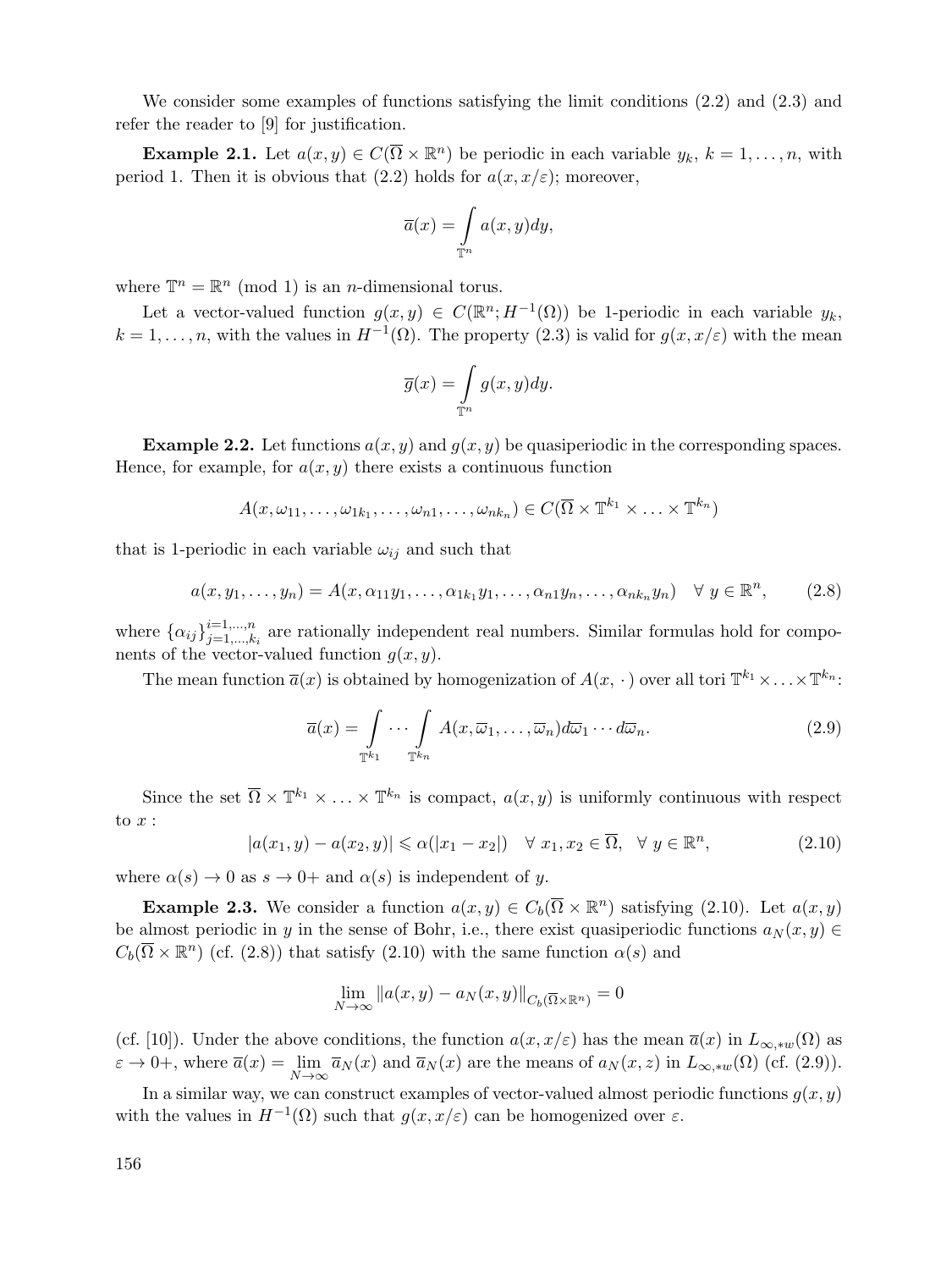We note that the above examples admit vector-valued functions

$$
g\left(x,\frac{x}{\varepsilon}\right) = G_0\left(x,\frac{x}{\varepsilon}\right) + \sum_{i=1}^n \partial_{x_i} G_i\left(x,\frac{x}{\varepsilon}\right),
$$

where  $G_i(x, y) \in C(\mathbb{R}^n; L_2(\Omega))$  are periodic, quasiperiodic, or almost periodic functions with the values in the space  $L_2(\Omega)$  and the means  $\overline{G}_i(x) \in L_2(\Omega)$ ,  $i = 0, 1, \ldots, n$ . Consequently, we can have infinite growth of the  $L_2(\Omega)$ -norms of the functions

$$
\partial_{x_i} G_i\left(x,\frac{x}{\varepsilon}\right) = G_{ix_i}\left(x,\frac{x}{\varepsilon}\right) + \frac{1}{\varepsilon} G_{iy_i}\left(x,\frac{x}{\varepsilon}\right), \quad \varepsilon \to 0 + .
$$

These functions are bounded only in the space  $H^{-1}(\Omega)$ .

Ωε

From (2.2), (2.3) and the absolute continuity of the Lebesgue integral it follows that

$$
\int_{\Omega_{\varepsilon}} a\left(x, \frac{x}{\varepsilon}\right) \varphi_1(x) dx \to \int_{\Omega} \overline{a}(x) \varphi_1(x) dx, \tag{2.11}
$$

$$
\int_{\Omega_{\varepsilon}} g\left(x, \frac{x}{\varepsilon}\right) \varphi_2(x) dx \to \int_{\Omega} \overline{g}(x) \varphi_2(x) dx \tag{2.12}
$$

for any  $\varphi_1 \in L_1(\Omega)$  and  $\varphi_2 \in V = H_0^1(\Omega)$  as  $\varepsilon \to 0+$ .

We set  $\mathbf{H} := [L_2(\Omega)]^N$ ,  $\mathbf{H}_{\varepsilon} := [L_2(\Omega_{\varepsilon})]^N$ ,  $\mathbf{V} := [H_0^1(\Omega)]^N$ , and let  $\mathbf{V}_{\varepsilon} := [H^1(\Omega_{\varepsilon}; \partial \Omega)]^N$ <br>be the set of vector-valued functions in  $[H^1(\Omega_{\varepsilon})]^N$  with zero trace on  $\partial \Omega$ . The norms in the spaces are defined by

$$
||v||^2 := \int_{\Omega} \sum_{i=1}^N |v^i(x)|^2 dx, \quad ||v||_{\varepsilon}^2 := \int_{\Omega_{\varepsilon}} \sum_{i=1}^N |v^i(x)|^2 dx,
$$
  

$$
||v||_1^2 := \int_{\Omega} \sum_{i=1}^N |\nabla v^i(x)|^2 dx, \quad ||v||_{1\varepsilon}^2 := \int_{\Omega_{\varepsilon}} \sum_{i=1}^N |\nabla v^i(x)|^2 dx.
$$

We denote by  $\mathbf{V}' := [H^{-1}(\Omega)]^N$  the dual of **V** and by  $\mathbf{V}'_{\varepsilon}$  the dual of  $\mathbf{V}_{\varepsilon}$ .

Let  $q_i = p_i/(p_i - 1)$  for all  $i = 1, ..., N$ . We use the vector notation  $\mathbf{p} = (p_1, ..., p_N)$  and  $\mathbf{q} = (q_1, \ldots, q_N)$  and introduce the spaces

$$
\mathbf{L}_{\mathbf{p}} := L_{p_1}(\Omega) \times \ldots \times L_{p_N}(\Omega), \quad \mathbf{L}_{\mathbf{p},\varepsilon} := L_{p_1}(\Omega_{\varepsilon}) \times \ldots \times L_{p_N}(\Omega_{\varepsilon}),
$$
\n
$$
\mathbf{L}_{\mathbf{p}}(\mathbb{R}_+; \mathbf{L}_{\mathbf{p}}) := L_{p_1}(\mathbb{R}_+; L_{p_1}(\Omega)) \times \ldots \times L_{p_N}(\mathbb{R}_+; L_{p_N}(\Omega)),
$$
\n
$$
\mathbf{L}_{\mathbf{p}}(\mathbb{R}_+; \mathbf{L}_{\mathbf{p},\varepsilon}) := L_{p_1}(\mathbb{R}_+; L_{p_1}(\Omega_{\varepsilon})) \times \ldots \times L_{p_N}(\mathbb{R}_+; L_{p_N}(\Omega_{\varepsilon})).
$$

As in [5, 11], we study the weak solution to the initial-boundary value problem (2.1), i.e.,  $u_{\varepsilon}(x,s) \in \mathbf{L}_{\infty}^{\text{loc}}(\mathbb{R}_{+};\mathbf{H}_{\varepsilon}) \cap \mathbf{L}_{2}^{\text{loc}}(\mathbb{R}_{+};\mathbf{V}_{\varepsilon}) \cap \mathbf{L}_{\mathbf{p}}^{\text{loc}}(\mathbb{R}_{+};\mathbf{L}_{\mathbf{p},\varepsilon})$ , solving the problem  $(2.1)$  in the sense of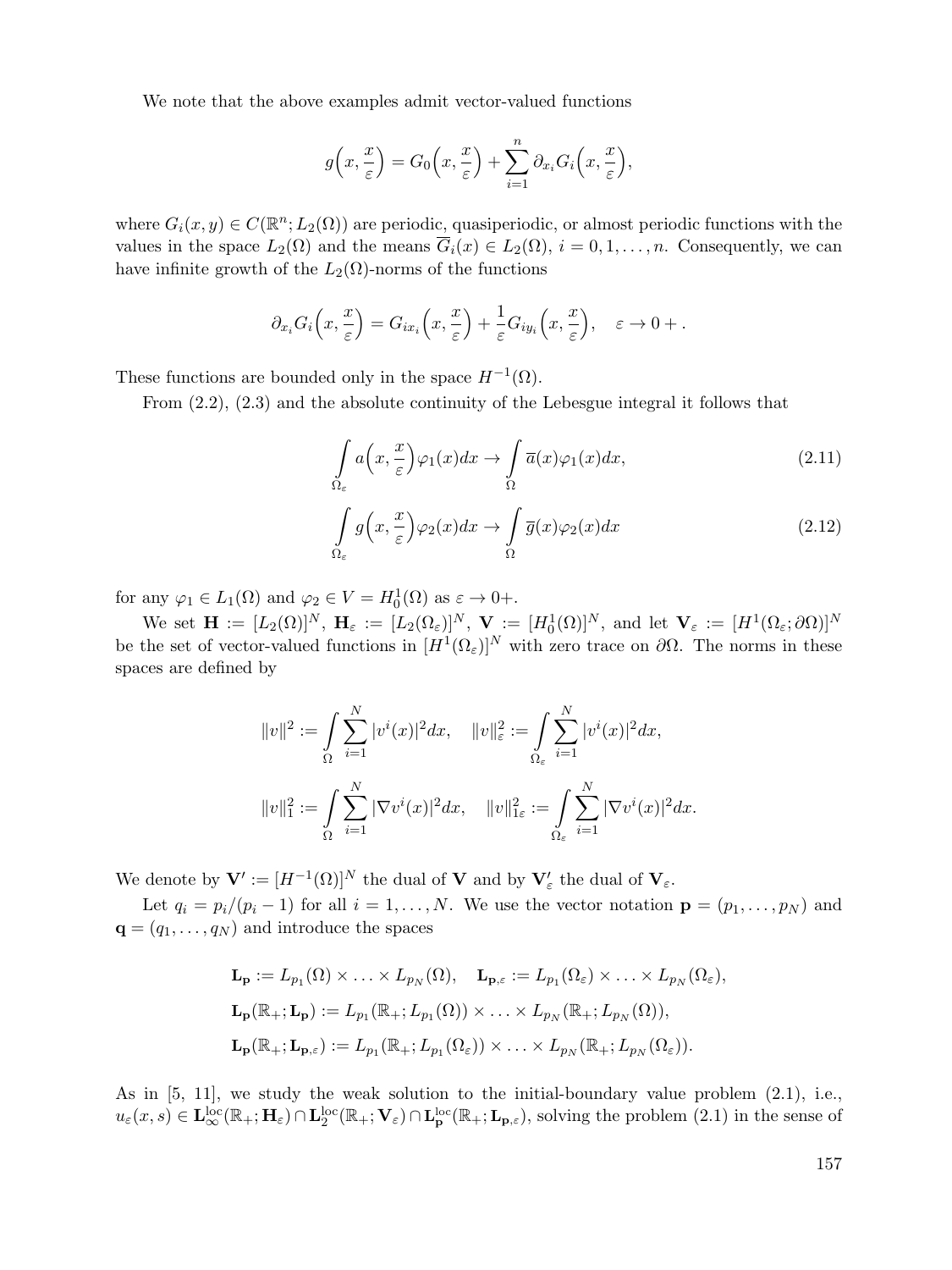distributions, i.e.,

$$
\int_{Q_{\varepsilon}} \frac{\partial u_{\varepsilon}}{\partial t} \cdot \psi \, dxdt + \int_{Q_{\varepsilon}} \lambda \nabla u_{\varepsilon} \cdot \nabla \psi \, dxdt + \int_{Q_{\varepsilon}} a_{\varepsilon}(x) f(u_{\varepsilon}) \cdot \psi \, dxdt
$$

$$
+ \varepsilon^{n/(2-n)} \sum_{j \in \Upsilon_{\varepsilon}} \int_{0}^{+\infty} \int_{\partial G_{\varepsilon}^{j}} B_{\varepsilon}^{j}(x) u_{\varepsilon} \cdot \psi \, dxdt = \int_{Q_{\varepsilon}} g_{\varepsilon}(x) \cdot \psi \, dxdt \qquad (2.13)
$$

for any  $\psi \in \mathbf{C}_0^{\infty}(\mathbb{R}_+;\mathbf{H}_{\varepsilon})$ . Here,  $y_1 \cdot y_2$  denotes the inner product of vectors  $y_1, y_2 \in \mathbb{R}^N$ .

If  $u_{\varepsilon}(x,t) \in \mathbf{L}_{\mathbf{p}}(0,M;\mathbf{L}_{\mathbf{p},\varepsilon})$ , then  $(2.5)$  implies  $f(u(x,t)) \in \mathbf{L}_{\mathbf{q}}(0,M;\mathbf{L}_{\mathbf{q},\varepsilon})$ . At the same time, if  $u_{\varepsilon}(x,t) \in \mathbf{L}_2(0,M; \mathbf{V}_{\varepsilon})$ , then  $\lambda \Delta u_{\varepsilon}(x,t) + g_{\varepsilon}(x) \in \mathbf{L}_2(0,M; \mathbf{V}'_{\varepsilon})$ . Therefore, for an arbitrary<br>weak solution  $u_{\varepsilon}(x,s)$  to the problem (2.1) we have weak solution  $u_{\varepsilon}(x, s)$  to the problem (2.1) we have

$$
\frac{\partial u_{\varepsilon}(x,t)}{\partial t} \in \mathbf{L}_{\mathbf{q}}(0,M;\mathbf{L}_{\mathbf{q},\varepsilon}) + \mathbf{L}_{2}(0,M;\mathbf{V}'_{\varepsilon}).
$$

By the Sobolev embedding theorem,  $\mathbf{L_q}(0, M; \mathbf{L_q},\varepsilon) + \mathbf{L_2}(0, M; \mathbf{V}'_{\varepsilon}) \subset \mathbf{L_q}(0, M; \mathbf{H}_{\varepsilon}^{-r})$ , where  $\mathbf{H}^{-r} := H^{-r_1}(\Omega) \times H^{-r_N}(\Omega)$ ,  $\mathbf{r} = (x_1, x_2)$ ,  $x_3 = \max\{1, x(1/x_1, 1/2)\}, \varepsilon = 1, \dots, N$  $\mathbf{H}_{\varepsilon}^{-\mathbf{r}} := H^{-r_1}(\Omega_{\varepsilon}) \times ... \times H^{-r_N}(\Omega_{\varepsilon}), \mathbf{r} = (r_1, ..., r_N), r_i = \max\{1, n(1/q_i - 1/2)\}, i = 1, ..., N.$ Here,  $H^{-r}(\Omega_{\varepsilon})$  denotes the dual of the Sobolev space  $H^{r}(\Omega_{\varepsilon})$  with exponent  $r > 0$  in the perforated domain  $\Omega_{\varepsilon}$ .

Consequently, for any weak solution  $u_{\varepsilon}(x,t)$  to the problem (2.1)

$$
\frac{\partial u_{\varepsilon}(x,t)}{\partial t} \in \mathbf{L}_{\mathbf{q}}(0,M;\mathbf{H}_{\varepsilon}^{-\mathbf{r}}).
$$

**Remark 2.2.** The existence of a weak solution  $u(x, s)$  to the problem (2.1) with any function  $U \in \mathbf{H}_{\varepsilon}$  and fixed  $\varepsilon$  such that  $u(x, 0) = U(x)$  can be proved in a standard way (cf., for example,  $[7, 11]$ . Such a solution is not necessarily unique since the function  $f(v)$  satisfies only the conditions (2.5), (2.6), whereas no Lipschitz condition on  $f(v)$  with respect to v is imposed.

The following lemma can be proved in the same way as Proposition XV.3.1 in [5].

**Lemma 2.1.** *Let*  $u_{\varepsilon}(x,t) \in \mathbf{L}_2^{\text{loc}}(\mathbb{R}_+;\mathbf{V}_{\varepsilon}) \cap \mathbf{L}_{\mathbf{p}}^{\text{loc}}(\mathbb{R}_+;\mathbf{L}_{\mathbf{p},\varepsilon})$  *is a weak solution to the problem*<br>  $\sum_{k} P_{\varepsilon}(x,t) = \sum_{k} P_{\varepsilon}(x,t) P_{\varepsilon}(x,t) P_{\varepsilon}(x,t) P_{\varepsilon}(x,t) P_{\varepsilon}(x,t) P_{\$ (2.1)*. Then the following assertions hold*:

 $(i)$   $u \in \mathbf{C}(\mathbb{R}_+;\mathbf{H}_{\varepsilon}),$ 

(ii)  $||u_{\varepsilon}(\cdot,t)||^2$  *is absolutely continuous on*  $\mathbb{R}_+$  *and for almost all*  $t \in \mathbb{R}_+$ 

$$
\frac{1}{2}\frac{d}{dt}\|u_{\varepsilon}(\cdot,t)\|^2 + \int_{\Omega_{\varepsilon}} \lambda \nabla u_{\varepsilon}(x,t) \cdot \nabla u_{\varepsilon}(x,t) dx + \int_{\Omega_{\varepsilon}} a_{\varepsilon}(x) f(u_{\varepsilon}(x,t)) \cdot u_{\varepsilon}(x,t) dx
$$

$$
+ \varepsilon^{\frac{n}{2-n}} \sum_{j \in \Upsilon_{\varepsilon}} \int_{\partial G_{\varepsilon}^j} B_{\varepsilon}^j(x) u_{\varepsilon}(x,t) \cdot u_{\varepsilon}(x,t) dx = \int_{\Omega_{\varepsilon}} g_{\varepsilon}(x) \cdot u_{\varepsilon}(x,t) dx.
$$

We sometimes omit the subscript  $\varepsilon$  provided that no confusion arises.

Now, we use the scheme of Section 1 to construct a trajectory attractor of the problem (2.1) in the form (1.1) for  $E_1 = \mathbf{L}_p \cap \mathbf{V}$ ,  $E_0 = \mathbf{H}^{-r}$ ,  $E = \mathbf{H}$ , and  $A(u) = \lambda \Delta u - a(\cdot) f(u) + g(\cdot)$ .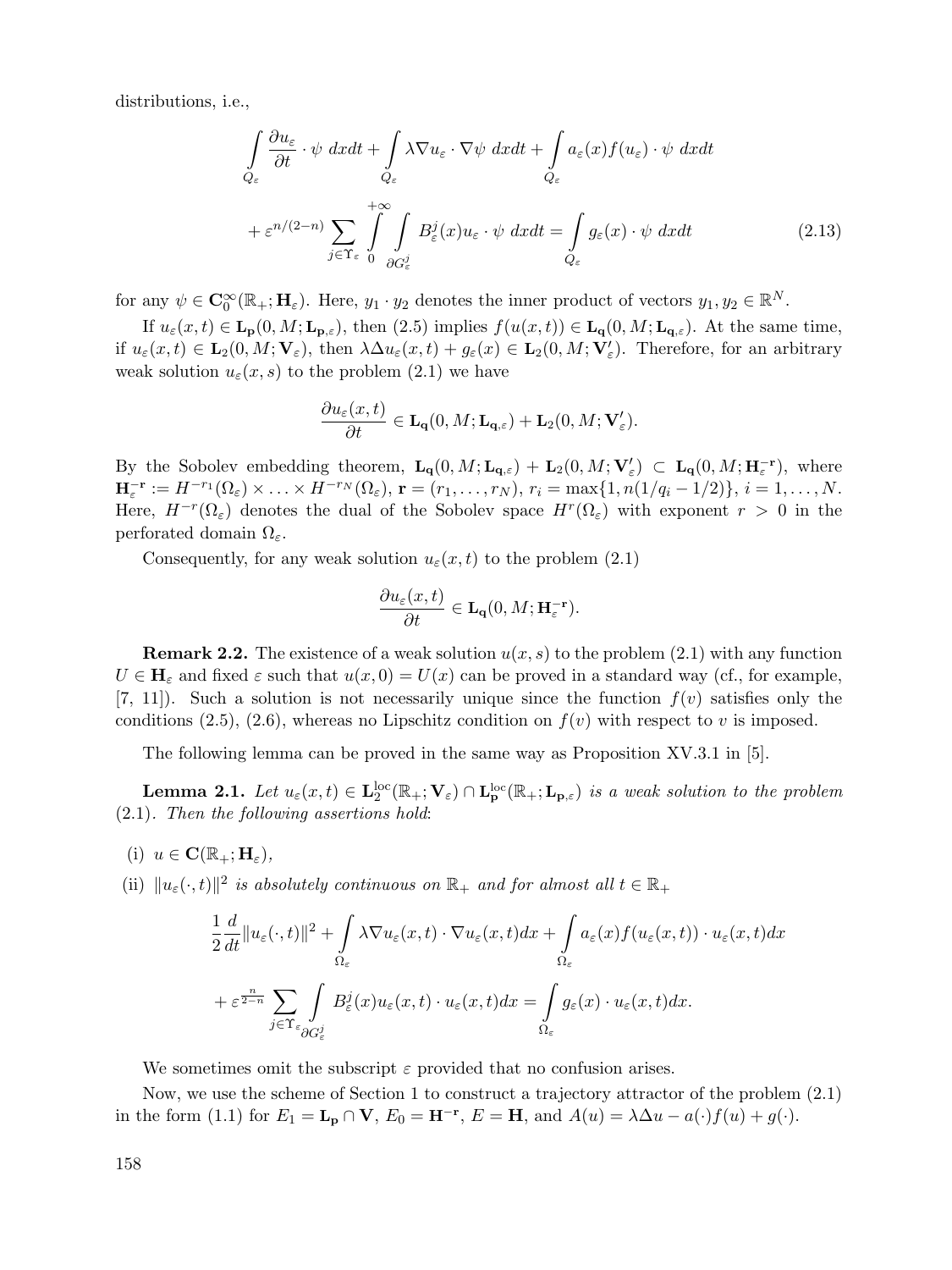To describe the trajectory space  $\mathscr{K}_{\varepsilon}^+$  of the problem (2.1), for each segment  $[t_1, t_2] \in \mathbb{R}$  we consider the Banach space

$$
\mathscr{F}_{t_1,t_2} := \mathbf{L}_{\mathbf{p}}(t_1,t_2;\mathbf{L}_p) \cap \mathbf{L}_2(t_1,t_2;\mathbf{V}) \cap \mathbf{L}_{\infty}(t_1,t_2;\mathbf{H}) \cap \left\{ v \Big| \frac{\partial v}{\partial t} \in \mathbf{L}_{\mathbf{q}}(t_1,t_2;\mathbf{H}^{\mathbf{r}}) \right\}
$$
(2.14)

equipped with the norm

$$
||v||_{\mathscr{F}_{t_1,t_2}} := ||v||_{\mathbf{L}_{\mathbf{p}}(t_1,t_2;\mathbf{L}_p)} + ||v||_{\mathbf{L}_2(t_1,t_2;\mathbf{V})} + ||v||_{\mathbf{L}_{\infty}(0,M;\mathbf{H})} + \left||\frac{\partial v}{\partial t} \right||_{\mathbf{L}_{\mathbf{q}}(t_1,t_2;\mathbf{H}^{\mathbf{r}})}.
$$
(2.15)

It is obvious that the condition  $(1.2)$  is satisfied by the norm  $(2.15)$  and the translation semigroup  $\{S(h)\}\$  satisfies (1.3). Setting  $\mathscr{D}_{t_1,t_2} = \mathbf{L_q}(t_1,t_2;\mathbf{H}^{-\mathbf{r}})$ , we find that  $\mathscr{F}_{t_1,t_2} \subseteq \mathscr{D}_{t_1,t_2}$ , whereas,  $u(s) \in \mathscr{F}_{t_1,t_2}$  implies  $A(u(s)) \in \mathscr{D}_{t_1,t_2}$ . In what follows, we can regard a weak solution to the problem (2.1) as a solution to the system of equations from the general scheme in Section 1.

Having defined the space (1.4), we find

$$
\begin{split} \mathscr{F}^{\text{loc}}_{+} &= \mathbf{L}_{\mathbf{p}}^{\text{loc}}(\mathbb{R}_{+};\mathbf{L}_{\mathbf{p}}) \cap \mathbf{L}^{\text{loc}}_{2}(\mathbb{R}_{+};\mathbf{V}) \cap \mathbf{L}^{\text{loc}}_{\infty}(\mathbb{R}_{+};\mathbf{H}) \cap \Big\{v \Big| \frac{\partial v}{\partial t} \in \mathbf{L}^{\text{loc}}_{\mathbf{q}}(\mathbb{R}_{+};\mathbf{H}^{-r})\Big\},\\ \mathscr{F}^{\text{loc}}_{\varepsilon,+} &= \mathbf{L}^{\text{loc}}_{\mathbf{p}}(\mathbb{R}_{+};\mathbf{L}_{\mathbf{p},\varepsilon}) \cap \mathbf{L}^{\text{loc}}_{2}(\mathbb{R}_{+};\mathbf{V}_{\varepsilon}) \cap \mathbf{L}^{\text{loc}}_{\infty}(\mathbb{R}_{+};\mathbf{H}_{\varepsilon}) \cap \Big\{v \Big| \frac{\partial v}{\partial t} \in \mathbf{L}^{\text{loc}}_{\mathbf{q}}(\mathbb{R}_{+};\mathbf{H}^{-r}_{\varepsilon})\Big\}. \end{split}
$$

We denote by  $\mathscr{K}_{\varepsilon}^+$  the set of all weak solutions to the problem (2.1). We recall that for any function  $U \in \mathbf{H}$  there exists at least one trajectory  $u(\cdot) \in \mathcal{K}_\varepsilon^+$  such that  $u(0) = U(x)$ .<br>Consequently the trajectory space  $\mathcal{K}^+$  of the problem (2.1) is not empty and sufficiently large. Consequently, the trajectory space  $\mathscr{K}_{\varepsilon}^+$  of the problem (2.1) is not empty and sufficiently large.

It is clear that  $\mathscr{K}_{\varepsilon}^+ \subset \mathscr{F}_{+}^{\text{loc}}$  and the trajectory space  $\mathscr{K}_{\varepsilon}^+$  is translation invariant, i.e., if  $u(s) \in \mathcal{K}_{\varepsilon}^+$ , then  $u(h+s) \in \mathcal{K}_{\varepsilon}^+$  for any  $h \geqslant 0$ . Consequently,  $S(h)\mathcal{K}_{\varepsilon}^+ \subseteq \mathcal{K}_{\varepsilon}^+$  for all  $h \geqslant 0$ .

Further, using the  $\mathbf{L}_2(t_1, t_2; \mathbf{H})$ -norm, we introduce the metrics  $\rho_{t_1,t_2}(\cdot, \cdot)$  in  $\mathscr{F}_{t_1,t_2}$  as follows:

$$
\rho_{0,M}(u,v) = \left(\int\limits_0^M \|u(s)-v(s)\|^2 ds\right)^{1/2} \quad \forall \ u(\cdot), v(\cdot) \in \mathscr{F}_{0,M}.
$$

These metrics generate the topology of  $\Theta_{\pm}^{\text{loc}}$  in the space  $\mathscr{F}_{+}^{\text{loc}}$  (respectively,  $\Theta_{\varepsilon,+}^{\text{loc}}$  in the space  $\mathscr{F}_{\varepsilon,+}^{\text{loc}}$ ). We recall that a sequence  $\{v_k\} \subset \mathscr{F}_{+}^{\text{loc}}$  converges to a function  $v \in \mathscr{F}_{+}^{\text{loc}}$  in  $\Theta_{+}^{\text{loc}}$  as  $k \to \infty$ if  $||v_k(\cdot) - v(\cdot)||_{\mathbf{L}_2(0,M;\mathbf{H})} \to 0$  as  $k \to \infty$  for any  $M > 0$ . The topology in  $\Theta_+^{\text{loc}}$  is metrizable (cf. (1.6)) and the corresponding metric space is complete. We consider the topology in the (cf. (1.6)), and the corresponding metric space is complete. We consider the topology in the trajectory space  $\mathscr{K}_{\varepsilon}^+$  of the problem (2.1). The translation semigroup  $\{S(t)\}\$ acting on  $\mathscr{K}_{\varepsilon}^+$  is continuous in the topology of  $\Theta_+^{\text{loc}}$ .

Following the general scheme of Section 1, we introduce a bounded set in  $\mathscr{K}_{\varepsilon}^+$  using the Banach spaces  $\mathscr{F}_{+}^{b}$  (cf. (1.7)). It is clear that

$$
\mathscr{F}_{+}^{b} = \mathbf{L}_{\mathbf{p}}^{b}(\mathbb{R}_{+}; \mathbf{L}_{\mathbf{p}} \cap \mathbf{L}_{2}^{b}(\mathbb{R}_{+}; \mathbf{V}) \cap \mathbf{L}_{\infty}(\mathbb{R}_{+}; \mathbf{H}) \cap \left\{v \Big| \frac{\partial v}{\partial t} \in \mathbf{L}_{\mathbf{q}}^{b}(\mathbb{R}_{+}; \mathbf{H}^{-r}\right\}
$$
(2.16)

and  $\mathscr{F}_{+}^{b}$  is a subspace of  $\mathscr{F}_{+}^{\text{loc}}$ .

We consider the translation semigroup  $\{S(t)\}\$  on  $\mathscr{K}_{\varepsilon}^+\$ ,  $S(t)$  :  $\mathscr{K}_{\varepsilon}^+\to \mathscr{K}_{\varepsilon}^+\$ ,  $t\geqslant 0$ . We assume that  $\mathscr{K}_{\varepsilon}$  is the kernel of the problem (2.1) which consists of all weak solutions  $u(s)$ ,  $s \in \mathbb{R}$ , bounded in the space

$$
\mathscr{F}^b = \mathbf{L}^b_{\mathbf{p}}(\mathbb{R}; \mathbf{L}_{\mathbf{p}}) \cap \mathbf{L}^b_2(\mathbb{R}; \mathbf{V}) \cap \mathbf{L}_{\infty}(\mathbb{R}; \mathbf{H}) \cap \Big\{ v \Big| \frac{\partial v}{\partial t} \in \mathbf{L}^b_{\mathbf{q}}(\mathbb{R}; \mathbf{H}^{-r}) \Big\}.
$$

159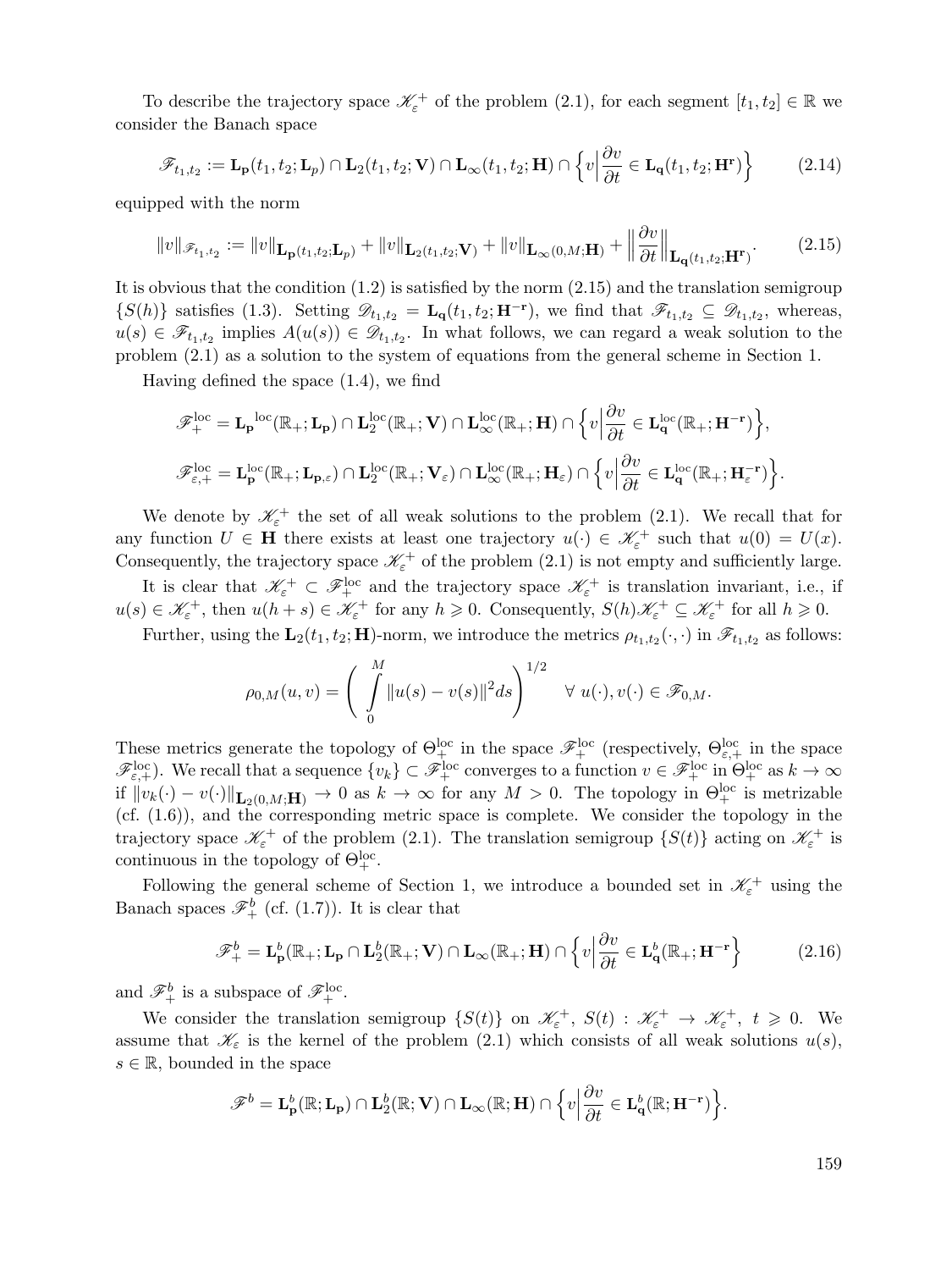**Proposition 2.1.** *Let* (2.5) *and* (2.6) *hold. Then the problem* (2.1) *has trajectory attractors*  $\mathfrak{A}_{\varepsilon}$  *in the topological space*  $\Theta_{+}^{\rm loc}$ *. The set of*  $\mathfrak{A}_{\varepsilon}$  *is uniformly (with respect to*  $\varepsilon \in (0,1)$ ) *bounded in*  $\mathscr{F}_{+}^{b}$  and compact in  $\Theta_{+}^{\text{loc}}$ . Furthermore,  $\mathfrak{A}_{\varepsilon} = \Pi_{+}\mathscr{K}_{\varepsilon}$ , the kernel  $\mathscr{K}_{\varepsilon}$  is nonempty and uniformly (*with respect to*  $\varepsilon \in (0,1)$ ) *bounded in*  $\mathscr{F}^b$ .

We recall that the spaces  $\mathscr{F}_{+}^{b}$  and  $\Theta_{+}^{\text{loc}}$  depend on  $\varepsilon$ .

Proposition 2.1 is proved in the same way as the corresponding particular assertion in [5]. The existence of an absorbing set that is bounded in  $\mathscr{F}_{+}^{b}$  and compact in  $\Theta_{+}^{\text{loc}}$  can be proved by using Lemma 2.1, in the same way as in [5].

We note that  $\mathfrak{A}_{\varepsilon} \subset \mathscr{B}_0(R)$  for all  $\varepsilon \in (0,1)$ , where  $\mathscr{B}_0(R)$  is a ball in  $\mathscr{F}_{+}^b$  with sufficiently large radius R. From Lemma 1.1 it follows that

$$
\mathscr{B}_0(R) \Subset \mathbf{L}_2^{\text{loc}}(\mathbb{R}_+;\mathbf{H}^{1-\delta}),\tag{2.17}
$$

$$
\mathscr{B}_0(R) \Subset \mathbf{C}^{\rm loc}(\mathbb{R}_+; \mathbf{H}^{-\delta}), \quad 0 < \delta \leq 1.
$$
 (2.18)

The inclusion (2.17) is obtained from (1.11) if we set  $E_0 = \mathbf{H}^{-\mathbf{r}}, E = \mathbf{H}^{1-\delta}, E_1 = \mathbf{H}^1 = \mathbf{V}$ and  $p_1 = 2$ ,  $p_0 = q_N$  and take into account the compact embedding  $\mathbf{V} \in H^{1-\delta}$ . The inclusion  $(2.18)$  is obtained from  $(1.12)$  and the compact embedding  $\mathbf{H} \in \mathbf{H}^{-\delta}$  if we set  $F_2 = \mathbf{H}^{-r}(D)$ . (2.18) is obtained from (1.12) and the compact embedding  $\mathbf{H} \in \mathbf{H}^{-\delta}$  if we set  $E_0 = \mathbf{H}^{-\mathbf{r}}(D)$ ,<br> $F - \mathbf{H}^{-\delta}$ ,  $F = \mathbf{H}^1 - \mathbf{V}$  and  $p_0 = q_0$ .  $E = H^{-\delta}, E_1 = H^1 = V$ , and  $p_0 = q_N$ .

Using the compact embeddings (2.17) and (2.18), we can see that the attraction to the constructed trajectory attractor is strengthened.

**Corollary 2.1.** For any bounded set  $\mathscr{B} \subset \mathscr{K}_{\varepsilon}^+$  in  $\mathscr{F}_{+}^b$ 

$$
dist_{\mathbf{L}_2(0,M;\mathbf{H}^{1-\delta})}(\Pi_{0,M}S(t)\mathscr{B},\Pi_{0,M}\mathscr{K}_{\varepsilon}) \to 0, \quad t \to \infty,
$$
  

$$
dist_{\mathbf{C}([0,M];\mathbf{H}^{-\delta})}(\Pi_{0,M}S(t)\mathscr{B},\Pi_{0,M}\mathscr{K}_{\varepsilon}) \to 0, \quad t \to \infty,
$$

*where* M *is an arbitrary positive number.*

# **3 Homogenization of Attractors of Reaction–Diffusion Equations in a Perforated Domain**

In this section, we study the limit behavior of attractors  $\mathfrak{A}_{\varepsilon}$  of the problem (2.1) as  $\varepsilon \to 0+$ and the convergence of  $\mathfrak{A}_{\varepsilon}$  to a trajectory attractor of the corresponding homogenized equation.

To determine a strange term (a potential of the limit equation), we consider the problem

$$
-\Delta_y v = 0, \quad y \in \mathbb{R}^n \setminus G_0,
$$
  

$$
\frac{\partial v}{\partial \nu_y} + B(x, y)v = \overline{B}(x, y), \quad y \in \partial G_0,
$$
  

$$
v \to 0, \quad |y| \to \infty,
$$

where  $B(x, y)$  and  $\overline{B}(x, y)$  are introduced above. In this problem, the variable x plays the role of the slow parameter. We define the limit potential by

$$
V^{kk}(x) = \int\limits_{\partial G_0} \frac{\partial}{\partial \nu_y} v^k(x, y) d\sigma_y, \quad k = 1, \dots, N. \tag{3.1}
$$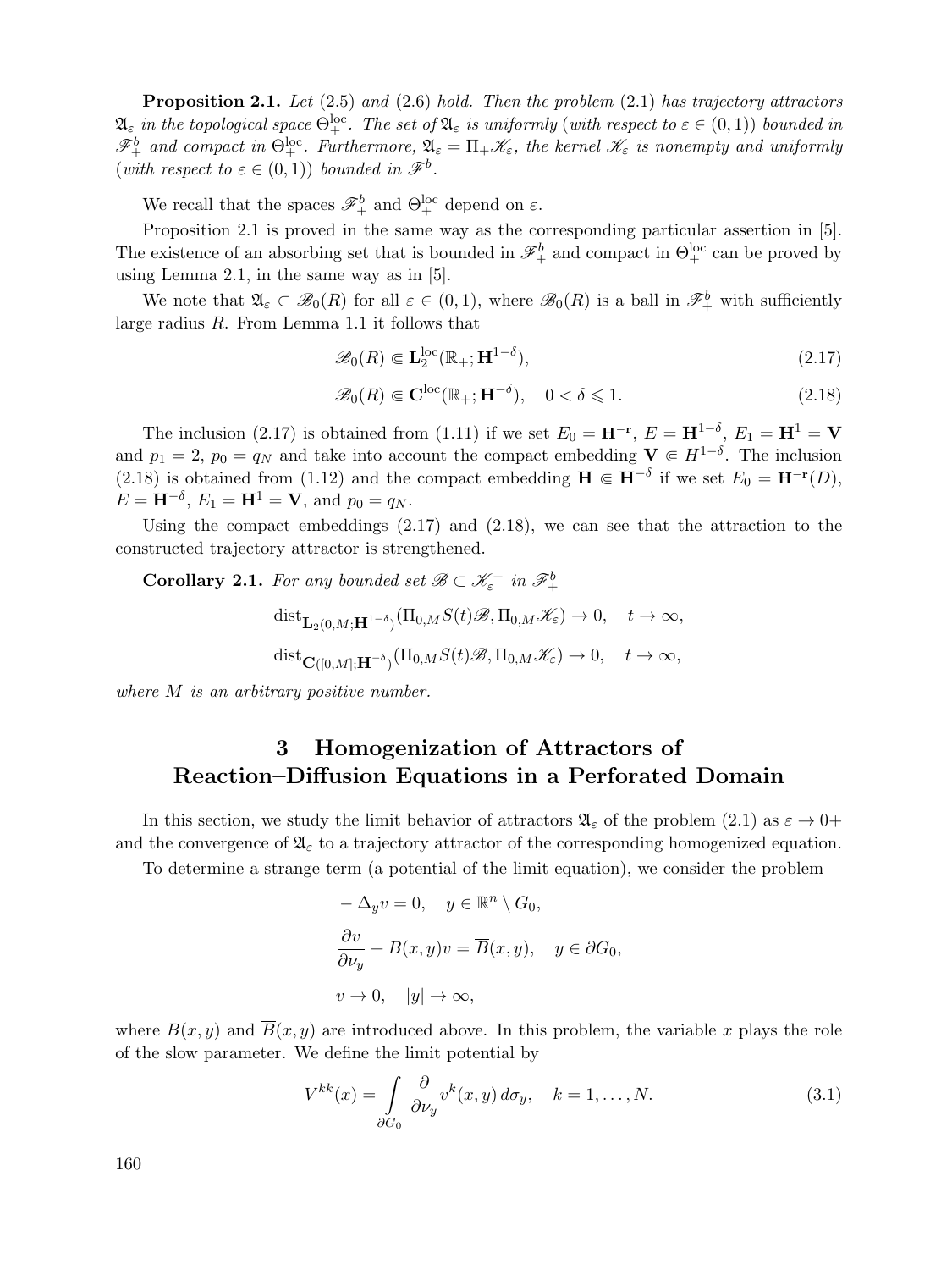The homogenized (limit) problem has the form

$$
\frac{\partial u}{\partial t} = \lambda \Delta u - \overline{a}(x) f(u) - V(x)u + \overline{g}(x), \quad x \in \Omega,
$$
  
\n
$$
u = 0, \quad x \in \partial \Omega,
$$
  
\n
$$
u = U(x), \quad t = 0,
$$
\n(3.2)

where  $V(x)$  is a diagonal matrix with entries  $V^{kk}(x)$ ,  $k = 1, \ldots, N$ .

The following assertion is similar to Lemma 2.1.

**Lemma 3.1.** *Let*  $u(x,t) \in \mathbf{L}_2^{\text{loc}}(\mathbb{R}_+;\mathbf{V}) \cap \mathbf{L}_{\mathbf{p}}^{\text{loc}}(\mathbb{R}_+;\mathbf{L}_{\mathbf{p}})$  *be a weak solution to the problem* (3.2)*. Then the following assertions hold*:

 $(i)$   $u \in \mathbf{C}(\mathbb{R}_+; \mathbf{H}),$ 

(ii)  $||u(\cdot, t)||^2$  *is absolutely continuous on*  $\mathbb{R}_+$  *and* 

$$
\frac{1}{2}\frac{d}{dt}\|u(\cdot,t)\|^2 + \int_{\Omega} \lambda \nabla u(x,t) \cdot \nabla u(x,t) dx + \int_{\Omega} \overline{a}(x)f(u(x,t)) \cdot u(x,t) dx
$$

$$
+ \int_{\Omega} V(x)u(x,t) \cdot u(x,t) dx = \int_{\Omega} \overline{g}(x) \cdot u(x,t) dx.
$$

The problem (3.2) has a trajectory attractor  $\overline{\mathfrak{A}}$  in the trajectory space  $\overline{\mathscr{K}}^+$  corresponding to the problem (3.2); moreover,  $\overline{\mathfrak{A}} = \Pi_+ \overline{\mathscr{K}}$ , where  $\overline{\mathscr{K}}$  is the kernel of the problem (3.2) in  $\mathscr{F}^b$ .

We formulate the main homogenization theorem for the reaction–diffusion system.

**Theorem 3.1.** *The following limit relation holds in the topological space*  $\Theta_{+}^{\text{loc}}$ :

$$
\mathfrak{A}_{\varepsilon} \to \overline{\mathfrak{A}}, \quad \varepsilon \to 0 + . \tag{3.3}
$$

*Furthermore,*

$$
\mathcal{K}_{\varepsilon} \to \overline{\mathcal{K}}, \quad \varepsilon \to 0 + \quad in \Theta^{\rm loc}.
$$
 (3.4)

**Remark 3.1.** The functions  $\mathfrak{A}_{\varepsilon}$  and  $\mathscr{K}_{\varepsilon}$  are defined in the perforated domain  $\Omega_{\varepsilon}$ . However, all these functions can be extended inside the holes in such a way that the norms of the extended functions in the spaces  $H$ ,  $V$ , and  $L_p$  (without perforation) coincide with the corresponding norms in the perforated spaces  $H_{\varepsilon}$ ,  $V_{\varepsilon}$ , and  $L_{p,\varepsilon}$ . Therefore, in Theorem 3.1, all the distances are measured in the spaces without perforation with the extension inside the holes taken into account.

**Proof of Theorem 3.1.** It is clear that  $(3.4)$  implies  $(3.3)$ . Therefore, it suffices to prove (3.4), i.e., to show that for any neighborhood  $\mathscr{O}(\overline{\mathscr{K}})$  in  $\Theta^{\text{loc}}$  there is  $\varepsilon_1 = \varepsilon_1(\mathscr{O}) > 0$  such that

$$
\mathcal{K}_{\varepsilon} \subset \mathcal{O}(\overline{\mathcal{K}}) \quad \forall \ \varepsilon < \varepsilon_1. \tag{3.5}
$$

We assume that (3.5) fails. Then there exists a neighborhood  $\mathscr{O}'(\overline{\mathscr{K}})$  in  $\Theta^{\rm loc}$ , a sequence  $\varepsilon_k \to 0^+$  as  $k \to \infty$ , and a sequence  $u_{\varepsilon_k}(\cdot) = u_{\varepsilon_k}(s) \in \mathscr{K}_{\varepsilon_k}$  such that

$$
u_{\varepsilon_k} \notin \mathscr{O}'(\overline{\mathscr{K}}) \quad \forall \ k \in \mathbb{N}.\tag{3.6}
$$

161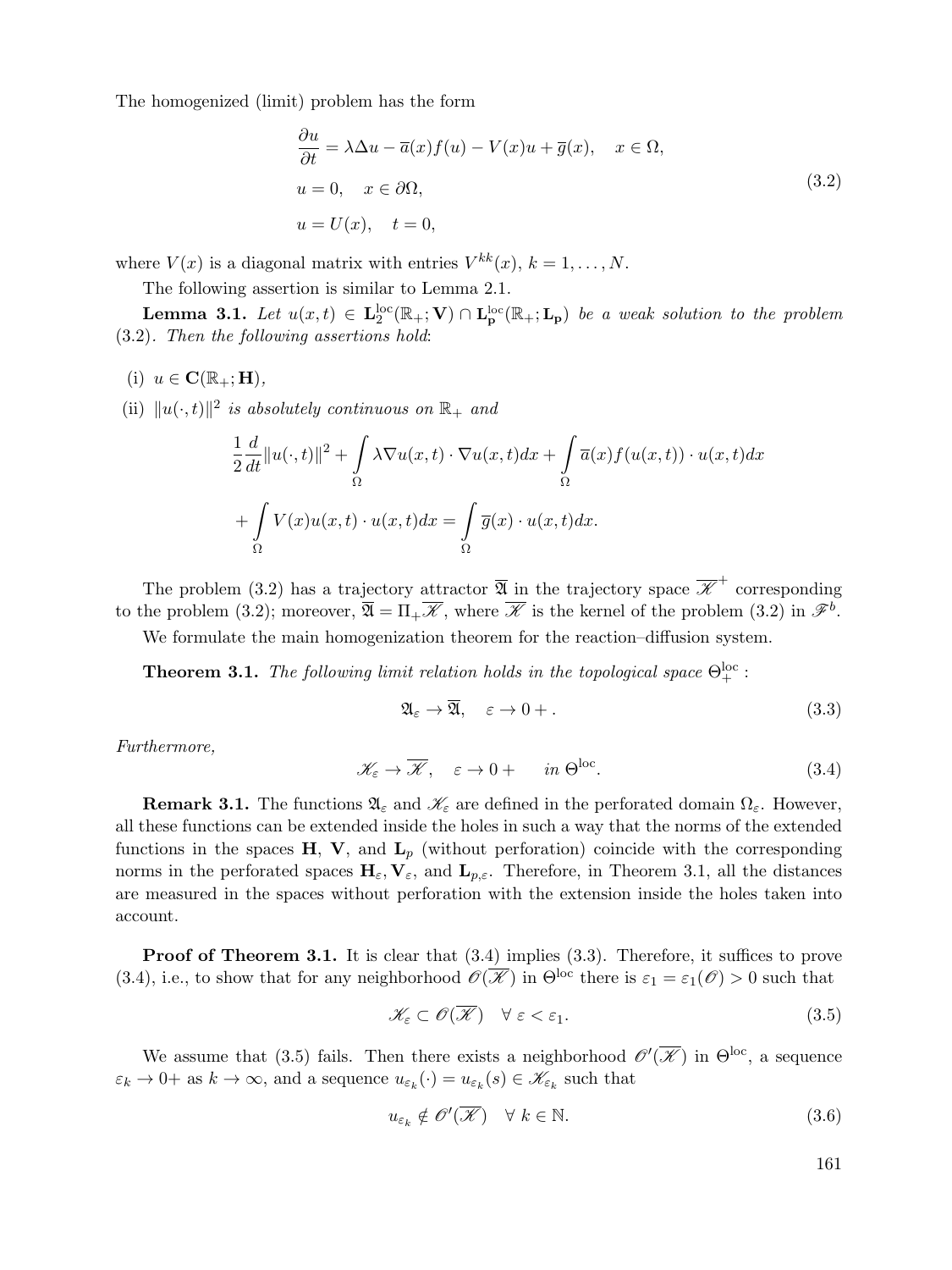The functions  $u_{\varepsilon_k}(s), s \in \mathbb{R}$ , satisfy the relations

$$
\frac{\partial u_{\varepsilon_k}}{\partial t} = \lambda \Delta u_{\varepsilon_k} - a_{\varepsilon_k}(x) f(u_{\varepsilon_k}) + g_{\varepsilon_k}(x), \quad x \in \Omega_{\varepsilon_k},
$$
  

$$
\frac{\partial u_{\varepsilon_k}}{\partial \nu} + \varepsilon_k^{n/(2-n)} B_{\varepsilon_k}^j(x) u_{\varepsilon_k} = 0, \quad x \in \partial G_{\varepsilon_k}^j, \quad j \in \Upsilon_{\varepsilon_k},
$$
  

$$
u_{\varepsilon_k} = 0, \quad x \in \partial \Omega
$$
\n(3.7)

on the whole time-axis,  $t \in \mathbb{R}$ .

To derive an  $\varepsilon$ -uniform estimate, we use the following lemmas (cf. [12, Chapter III, Section 5] and [13] respectively).

**Lemma 3.2.** *Let*

$$
W(f,g) = \int_{\Omega_{\varepsilon}} \nabla f \nabla g \, dx + \int_{\Omega_{\varepsilon}} q f g \, dx + \int_{\partial \Omega_{\varepsilon}} r f g \, ds \tag{3.8}
$$

*be a bilinear form on*  $\mathbf{V}_{\varepsilon}$ , and let  $q(x) \geq 0$  and  $r(x) \geq 0$  ( $q \not\equiv 0$  or  $r \not\equiv 0$ ). Then the bilinear<br>form  $W(f, g)$  determines the inner product on  $\mathbf{V}$ , which is equivalent to the inner product *form*  $W(f,g)$  *determines the inner product on*  $\mathbf{V}_{\varepsilon}$  *which is equivalent to the inner product* 

$$
(f,g)_{\mathbf{H}^1(\Omega_{\varepsilon})} = \int\limits_{\Omega_{\varepsilon}} (\nabla f \, \nabla g + fg) \, dx.
$$

**Lemma 3.3.** *The coercitivity of the problem* (3.2) *implies the coercitivity of the problem* (2.1)*.*

Then, applying the integral identity (2.13) and using Lemmas 2.1, 3.2, 3.3, we obtain the required estimate. More exactly, the sequence  ${u_{\varepsilon_k}(s)}$  is bounded in  $\mathscr{F}^b$ , i.e.,

$$
||u_{\varepsilon_k}||_{\mathscr{F}^b} = \sup_{t \in \mathbb{R}} ||u_{\varepsilon_k}(t)|| + \sup_{t \in \mathbb{R}} \left( \int_t^{t+1} ||u_{\varepsilon_k}(s)||_1^2 ds \right)^{1/2} + \sup_{t \in \mathbb{R}} ||u_{\varepsilon_k}(s)||_{\mathbf{L}_{\mathbf{p}}(t,t+1; \mathbf{L}_{\mathbf{p}})} + \sup_{t \in \mathbb{R}} \left\| \frac{\partial u_{\varepsilon_k}}{\partial t}(s) \right\|_{\mathbf{L}_{\mathbf{q}}(t,t+1; \mathbf{H}^{-\mathbf{r}})} \leq C, \quad k \in \mathbb{N}.
$$
\n(3.9)

Consequently, there exists a subsequence  ${u_{\varepsilon'_{k}}(s)} \subset {u_{\varepsilon_k}(s)}$  such that

$$
u_{\varepsilon_k}(s) \to \overline{u}(s) \quad \text{in } \Theta^{\text{loc}}, \quad n \to \infty,
$$
\n(3.10)

where  $\overline{u}(s) \in \mathscr{F}^b$  satisfies (3.9) with the same constant C. From (3.9) we find

$$
u_{\varepsilon_k}(s) \rightharpoonup \overline{u}(s) \quad \text{weakly in } \mathbf{L}_2^{\text{loc}}(\mathbb{R}; \mathbf{V}_{\varepsilon}), \text{ weakly in } \mathbf{L}_{\mathbf{p}}^{\text{loc}}(\mathbb{R}; \mathbf{L}_{\mathbf{p}, \varepsilon}), *-\text{weakly in } \mathbf{L}_{\infty}^{\text{loc}}(\mathbb{R}_+; \mathbf{H}_{\varepsilon}),
$$
  

$$
\frac{\partial u_{\varepsilon_k}(s)}{\partial t} \rightharpoonup \frac{\partial \overline{u}(s)}{\partial t} \quad \text{weakly in } \mathbf{L}_{\mathbf{q},w}^{\text{loc}}(\mathbb{R}; \mathbf{H}_{\varepsilon}^{-r}), \quad k \to \infty,
$$

as  $n \to \infty$ .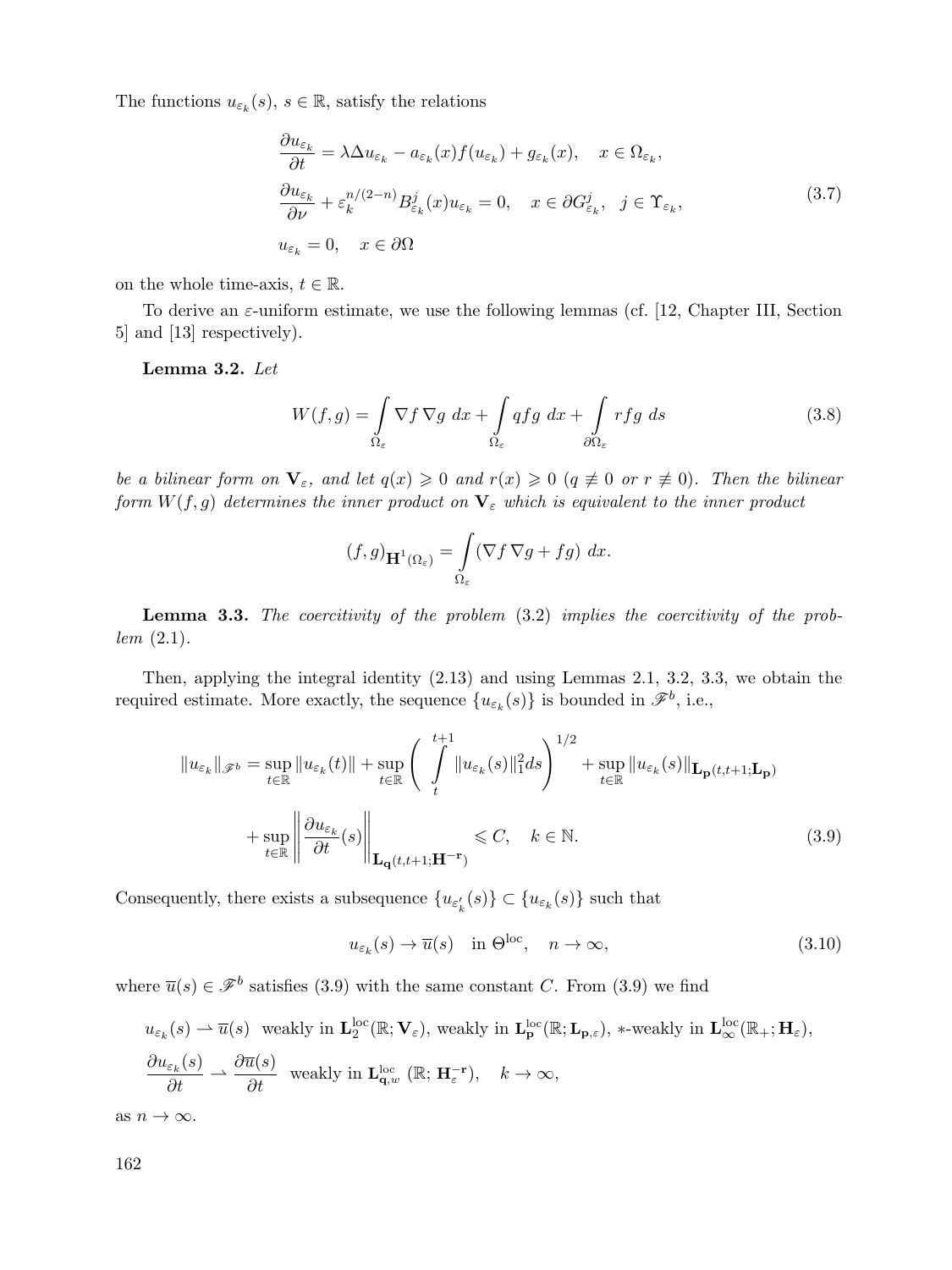We assert that  $\overline{u}(s) \in \overline{\mathscr{K}}$ . As was already proved,  $\|\overline{u}\|_{\mathscr{F}^b} \leq C$ . It remains to verify that  $\overline{u}(s)$ is a weak solution to the problem  $(3.2)$ . Using  $(3.9)$  and  $(2.12)$ , we find

$$
\frac{\partial u_{\varepsilon_k}}{\partial t} - \lambda \Delta u_{\varepsilon_k} - g_{\varepsilon_k}(x) \longrightarrow \frac{\partial \overline{u}}{\partial t} - \lambda \Delta \overline{u} - \overline{g}(x), \quad k \to \infty \tag{3.11}
$$

in the space  $D'(\mathbb{R}; \mathbf{H}_{\varepsilon}^{-\mathbf{r}})$  since the derivative operator is continuous in the space of distributions.

We prove that

$$
a\Big(x,\frac{x}{\varepsilon_n}\Big)f(u_{\varepsilon_n}) \rightharpoonup \overline{a}(x)f(\overline{u}), \quad n \to \infty,
$$
\n(3.12)

weakly in  $\mathbf{L}^{\text{loc}}_{\mathbf{q},w}(\mathbb{R}; \mathbf{L}_{\mathbf{q}})$ . We fix an arbitrary number  $M > 0$ . The sequence  $\{u_{\varepsilon_n}(s)\}$  is bounded in **Lp**(−M, M; **Lp**, $\varepsilon$ ) (cf. (3.9)). By (2.5), the sequence { $f(u_{\varepsilon_n}(s))$ } is bounded in **Lq**(−M, M; **Lq**, $\varepsilon$ ). Since  $\{u_{\varepsilon_n}(s)\}\$ is bounded in  $\mathbf{L}_2(-M,M; \mathbf{V}_{\varepsilon})$  and  $\{\partial_t u_{\varepsilon_n}(s)\}\$ is bounded in  $\mathbf{L}_q(-M,M; \mathbf{H}_{\varepsilon}^{-r})$ , we can assume that  $u_{\varepsilon_n}(s) \to \overline{u}(s)$  strongly in  $\mathbf{L}_2(-M,M;\mathbf{L}_2) = \mathbf{L}_2(\Omega \times [-M,M])$  as  $n \to \infty$ . Consequently,  $u_{\varepsilon_n}(x, s) \to \overline{u}(x, s)$  for almost all  $(x, s) \in \Omega \times ]-M, M[$  as  $n \to \infty$ . Since  $f(v)$  is continuous with respect to  $v \in \mathbb{R}$ , we conclude that

$$
f(u_{\varepsilon_n}(x,s)) \to f(\overline{u}(x,s)) \quad \text{ for almost all } (x,s) \in \Omega \times ]-M,M[, \quad n \to \infty. \tag{3.13}
$$

We have

$$
a\left(x,\frac{x}{\varepsilon_n}\right) f(u_{\varepsilon_n}) - \overline{a}(x) f(\overline{u}) = a\left(x,\frac{x}{\varepsilon_n}\right) (f(u_{\varepsilon_n}) - f(\overline{u})) + \left(a\left(x,\frac{x}{\varepsilon_n}\right) - \overline{a}(x)\right) f(\overline{u}).\tag{3.14}
$$

We show that both terms on the right-hand side of (3.14) weakly converge to zero in  $\mathbf{L}_{\mathbf{q}}(-M,M;\mathbf{L}_{\mathbf{q}}) = \mathbf{L}_{\mathbf{q}}(\Omega \times ] - M,M[$  as  $n \to \infty$ . The sequence  $a(x,x/\varepsilon_n)(f(u_{\varepsilon_n}) - f(\overline{u}))$  converges to zero for almost all  $(x, s) \in \Omega \times ]-M, M[$  (cf. (3.13)) as  $n \to \infty$  and is bounded in  $\mathbf{L}_{q}(\Omega \times ] - M, M[$  (cf. (2.4)). Applying [14, Lemma 1.3], we conclude that

$$
a\left(x, \frac{x}{\varepsilon_n}\right) (f(u_{\varepsilon_n}) - f(\overline{u})) \to 0, \quad n \to \infty,
$$

weakly in  $\mathbf{L}_{\mathbf{q}}(\Omega \times ] - M, M[$ ). The sequence  $(a(x, x/\varepsilon_n) - \overline{a}(x))f(\overline{u})$  also weakly converges to zero in  $\mathbf{L}_{q}(\Omega) \setminus -M, M$  as  $n \to \infty$  since, by assumption,  $a(x, x/\varepsilon_n) \to \overline{a}(x)$  \*-weakly in **L**<sub>∞,\*w</sub>(−M, M;**L**<sub>2</sub>) as  $n \to \infty$  and  $f(\overline{u}) \in$ **L**<sub>**q**</sub>( $\Omega \times$ ] − M, M[). Hence (3.12) is proved.

Following [15, 16] (cf. also [17]), we can prove the following assertion.

**Lemma 3.4.** *For any*  $\varphi \in \mathbf{H}_{\varepsilon}$  *and all* t

$$
\left| \varepsilon^{\frac{n}{n-2}} \sum_{j \in \Upsilon_{\varepsilon}} \int_{\partial G_{\varepsilon}^j} B_{\varepsilon}^j(x) \varphi \, ds - \int_{\Omega} V(x) \overline{\varphi} \, dx \right| \leqslant M \varepsilon ||\varphi||_{\mathbf{H}_{\varepsilon}}, \tag{3.15}
$$

*and for any*  $\psi \in \mathscr{F}^b$  *the following limit relation holds:* 

$$
\varepsilon^{\frac{n}{n-2}} \sum_{j \in \Upsilon_{\varepsilon}} \int_{\partial G_{\varepsilon}^j} B_{\varepsilon}^j(x) u_{\varepsilon} \psi \, ds \longrightarrow \int_{\Omega} V(x) \overline{u} \psi \, dx, \quad \varepsilon \to 0,
$$
\n(3.16)

*where*  $V(x)$  *is defined by* (3.1) *and the constant* M *is independent of*  $\varepsilon$ .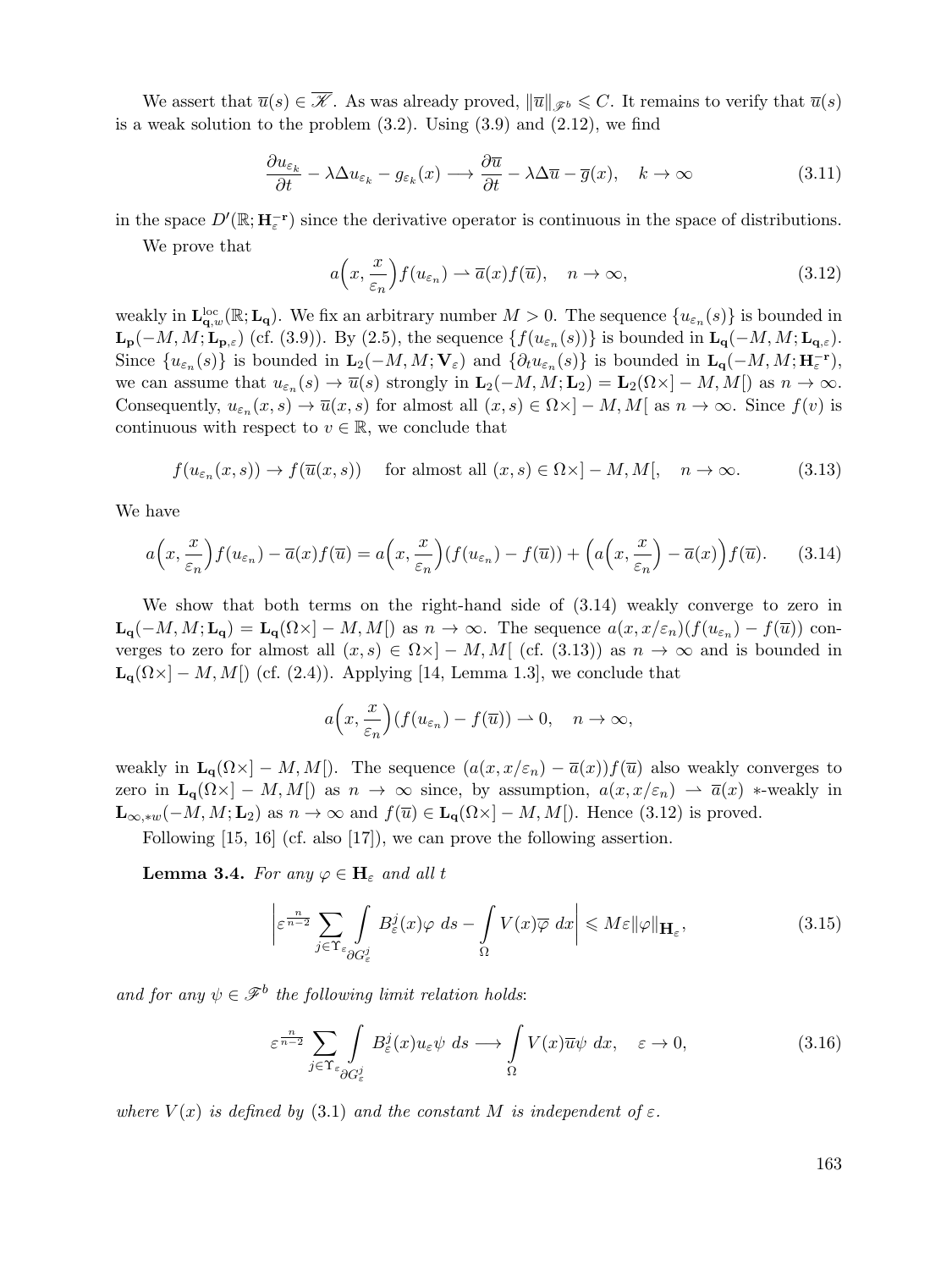**Proof.** The inequality (3.15) is proved by using the same scheme as in [16, Lemma 2]. To prove (3.16), we substitute  $u_{\varepsilon}$  for a test function into (2.13) and obtain the uniform boundedness

$$
\|\nabla u_{\varepsilon}\|_{\mathbf{H}_{\varepsilon}} \leqslant K, \quad \sum_{j\in\Upsilon_{\varepsilon}} \int_{\partial G_{\varepsilon}^j} B_{\varepsilon}^j u_{\varepsilon} \psi \ dx \leqslant K \varepsilon^{-n/(2-n)},
$$

where the constant K is independent of  $\varepsilon$ .

We consider the family of extension operators  $P_{\varepsilon}: \mathbf{V}_{\varepsilon} \to \mathbf{V}$  such that  $P_{\varepsilon}v = v$  almost everywhere in  $\Omega_{\varepsilon}$  and

$$
\|\nabla P_{\varepsilon}v\|_{\mathbf{H}} \leq \|\nabla v\|_{\mathbf{H}_{\varepsilon}} \quad \forall \ v \in \mathbf{V}_{\varepsilon}.
$$

The construction of such operators is described in [18] in detail.

By Lemma 3.4, the sequence  $\tilde{u}_{\varepsilon} = P_{\varepsilon} u_{\varepsilon}$  is bounded in **V** and, consequently, weakly converges in **V**. Therefore, there exists a function  $u \in \mathbf{V}$  such that  $\widetilde{u}_{\varepsilon} \to u$  in **V** as  $\varepsilon \to 0$ . In what follows, we write  $u_\varepsilon$  instead of  $\widetilde{u}_\varepsilon$ .

We set  $T_r^j = \{x \in \mathbb{R}^n : |x - P_{\varepsilon}^j| \leq r\}$  and consider the auxiliary function  $v_{\varepsilon}^j$  solving the problem

$$
\Delta v_{\varepsilon}^{j} = 0, \quad x \in T_{\frac{\varepsilon}{4}}^{j} \setminus G_{\varepsilon}^{j},
$$
\n
$$
\frac{\partial v_{\varepsilon}^{j}}{\partial \nu} + \varepsilon^{n/(2-n)} B_{\varepsilon}^{j}(x) v_{\varepsilon}^{j} = \varepsilon^{n/(2-n)} \overline{B}_{\varepsilon}^{j}(x), \quad x \in \partial G_{\varepsilon}^{j},
$$
\n
$$
v_{\varepsilon}^{j} = 0, \quad x \in \partial T_{\frac{\varepsilon}{4}}^{j}.
$$
\n(3.17)

It is easy to show that

$$
\varepsilon^{n/(2-n)}\sum_{j\in \Upsilon_{\varepsilon}}\int\limits_{\partial G^j_{\varepsilon}}B^j_{\varepsilon}(x)u_{\varepsilon}\varphi ds=-\sum_{j\in \Upsilon_{\varepsilon}}\int\limits_{\partial T^j_{\frac{\varepsilon}{4}}} \frac{\partial v_{\varepsilon}^j}{\partial \nu}u_{\varepsilon}\varphi \,ds.
$$

Thus, we have proved that

$$
\mathscr{V}_{\varepsilon}(x) = \begin{cases} v_{\varepsilon}^{j}(x), & x \in T_{\frac{\varepsilon}{4}}^{j} \setminus \overline{G_{\varepsilon}^{j}}, j \in \Upsilon_{\varepsilon}, \\ 0, & x \in \mathbb{R}^{n} \setminus \overline{T_{\frac{\varepsilon}{4}}^{j}}. \end{cases}
$$
(3.18)

As proved in [15],  $\|\mathscr{V}_{\varepsilon}\|_{\mathbf{V}_{\varepsilon}}^2 \leq K\varepsilon^2$  and  $\tilde{\mathscr{V}}_{\varepsilon} \to 0$  weakly in **V** and  $\tilde{\mathscr{V}}_{\varepsilon} \to 0$  strongly in **H** as  $\varepsilon \to 0$ ,<br>where  $\tilde{\mathscr{V}} = P \mathscr{V}$ . Using [15, Lemmas 4.1 and 4.2], we find where  $\mathscr{V}_{\varepsilon} = P_{\varepsilon} \mathscr{V}_{\varepsilon}$ . Using [15, Lemmas 4.1 and 4.2], we find

$$
\left| \sum_{j \in \Upsilon_{\varepsilon}} \int_{\partial T_{\frac{\varepsilon}{4}}} \frac{\partial v_{\varepsilon}^j}{\partial \nu} h_{\varepsilon} ds + \int_{\Omega} V(x) h \, dx \right| \to 0, \quad \varepsilon \to 0,
$$
\n(3.19)

for  $h_{\varepsilon}, h \in \mathbf{V}$  such that  $h_{\varepsilon} \to h$  in **V**. Finally, the convergence (3.16) is obtained from (3.19).  $\Box$ 

Using  $(3.11)$ ,  $(3.12)$ ,  $(3.16)$  and passing to the limit in the equation of the problem  $(3.7)$  in the space  $D'(\mathbb{R}_+; \mathbf{H}^{-\mathbf{r}})$  as  $k \to \infty$ , we find that  $\overline{u}(x, s)$  is a solution to the problem

$$
\frac{\partial \overline{u}}{\partial t} = \lambda \Delta \overline{u} - \overline{a}(x) f(\overline{u}) - V(x) \overline{u} + \overline{g}(x), \quad x \in \Omega,
$$
  
\n
$$
\overline{u} = 0, \quad x \in \partial \Omega.
$$
\n(3.20)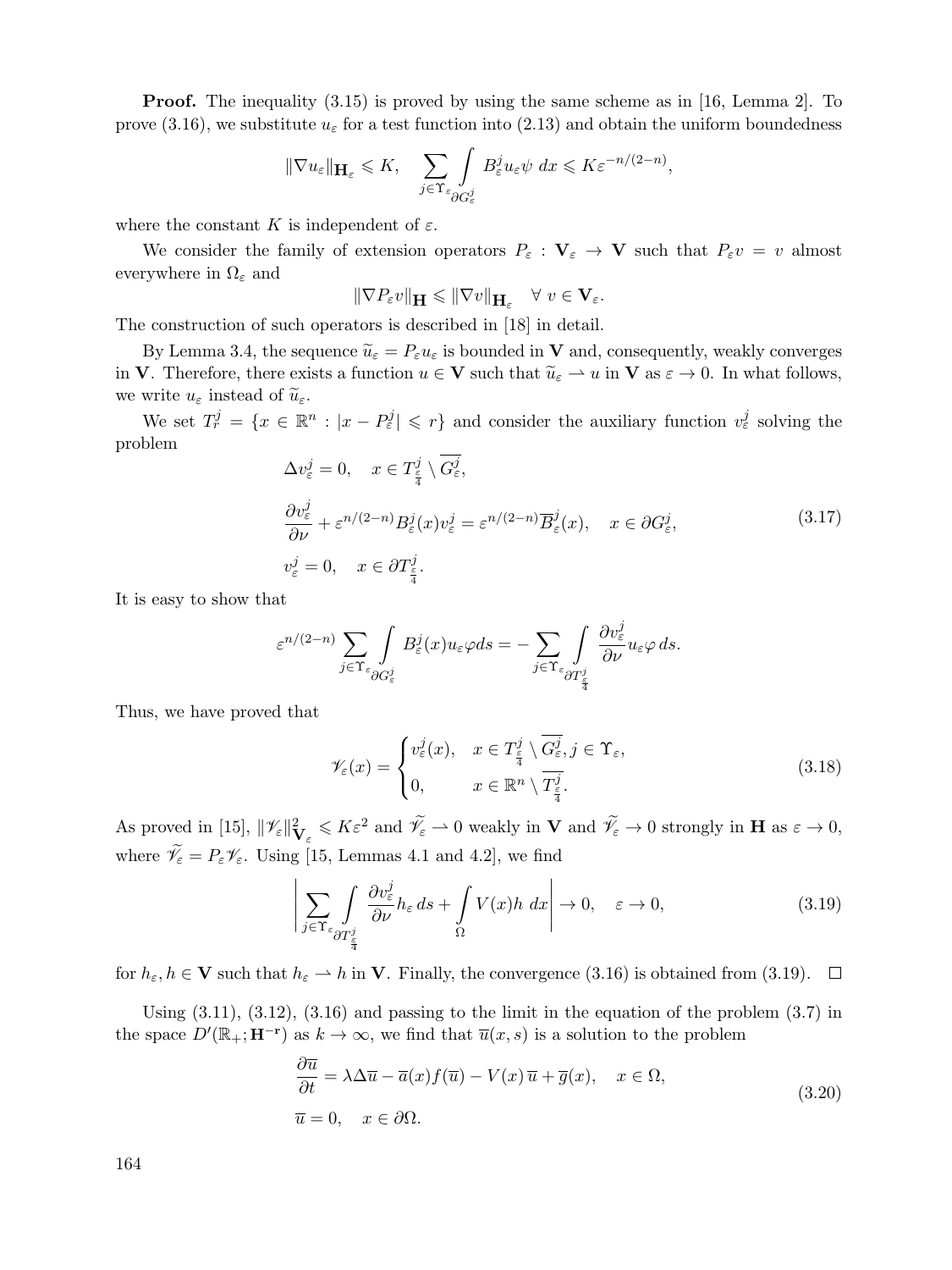Consequently,  $\overline{u} \in \overline{\mathscr{K}}$ . As was already proved,  $u_{\varepsilon_k}(s) \to \overline{u}(s)$  in  $\Theta^{\text{loc}}$  as  $k \to \infty$ . Since  $u_{\varepsilon_k}(s) \notin \mathscr{O}'(\mathscr{K})$ , it follows that  $\overline{u} \notin \mathscr{O}'(\mathscr{K})$  and, consequently,  $\overline{u} \notin \mathscr{K}$ . Thus, we arrive at a contradiction. □

Using the compact inclusions  $(2.17)$  and  $(2.18)$ , we can improve the convergence  $(3.3)$ .

**Corollary 3.1.** *For any*  $0 < \delta \leq 1$  *and*  $M > 0$ 

$$
dist_{\mathbf{L}_2([0,M];\mathbf{H}^{1-\delta})}(\Pi_{0,M}\mathfrak{A}_{\varepsilon},\Pi_{0,M}\overline{\mathfrak{A}})\to 0,\quad \varepsilon\to 0+, \tag{3.21}
$$

$$
dist_{\mathbf{C}([0,M];\mathbf{H}^{-\delta})}(\Pi_{0,M}\mathfrak{A}_{\varepsilon},\Pi_{0,M}\overline{\mathfrak{A}})\to 0,\quad \varepsilon\to 0+.
$$
 (3.22)

To prove (3.21) and (3.22), we repeat the proof of Theorem 3.1 with the topology in  $\Theta^{\text{loc}}$ replaced with that in  $\mathbf{L}_2^{\text{loc}}(\mathbb{R}_+;\mathbf{H}^{1-\delta})$  or  $\mathbf{C}^{\text{loc}}(\mathbb{R}_+;\mathbf{H}^{-\delta}).$ 

Finally, we consider the reaction–diffusion systems for which the uniqueness theorem is true for the Cauchy problem. It suffices to assume that the nonlinear term  $f(u)$  in (2.1) satisfies the condition

$$
(f(v_1) - f(v_2), v_1 - v_2) \geqslant -C|v_1 - v_2|^2 \quad \forall \ v_1, v_2 \in \mathbb{R}^N \tag{3.23}
$$

(cf.  $[11, 5]$ ). As proved in  $[11]$ , if  $(3.23)$  holds, then the problems  $(2.1)$  and  $(3.2)$  generate dynamical semigroups in **H** possessing global attractors  $\mathscr{A}_{\varepsilon}$  and  $\mathscr{A}$  that are bounded in the space  $\mathbf{V} = \mathbf{H}_0^1(\Omega)$ . Moreover,  $\mathscr{A}_{\varepsilon} = \{u(0) \mid u \in \mathfrak{A}_{\varepsilon}\}, \overline{\mathscr{A}} = \{u(0) \mid u \in \overline{\mathfrak{A}}\}.$  In this case, (3.22) implies the following assertion.

**Corollary 3.2.** Let the assumptions of Theorem 3.1 hold. Then  $dist_{\mathbf{H}^{-\delta}}(\mathscr{A}_{\varepsilon}, \overline{\mathscr{A}}) \to 0$  as  $\varepsilon \to 0+$ .

### **Acknowledgments**

The first author is supported by the Committee of Science of the Ministry of Education and Science of the Republic of Kazakhstan (grant No. AP08855579). The work of the second author (Section 1) was partially supported by the Russian Foundation for Basic Research (project No. 20-01-00469). The work of the third author (Section 3) is partially supported by the Russian Science Foundation (project No. 20-1120272).

## **References**

- 1. K. A. Bekmaganbetov, G. A. Chechkin, and V. V. Chepyzhov, "Attractors and a 'strange term' in homogenized equation," *C. R. M´ecanique* **348**, No 5, 351–359 (2020).
- 2. K. A. Bekmaganbetov, G. A. Chechkin, and V. V. Chepyzhov, "Strong convergence of trajectory attractors for reaction–diffusion systems with random rapidly oscillating terms," *Commun. Pure Appl. Anal.* **19**, No. 5, 2419–2443 (2020).
- 3. K. A. Bekmaganbetov, G. A. Chechkin, and V. V. Chepyzhov, "'Strange term' in homogenization of attractors of reaction–diffusion equation in perforated domain," *Chaos Solitons Fractals* **140**, Article 110208 (2020).